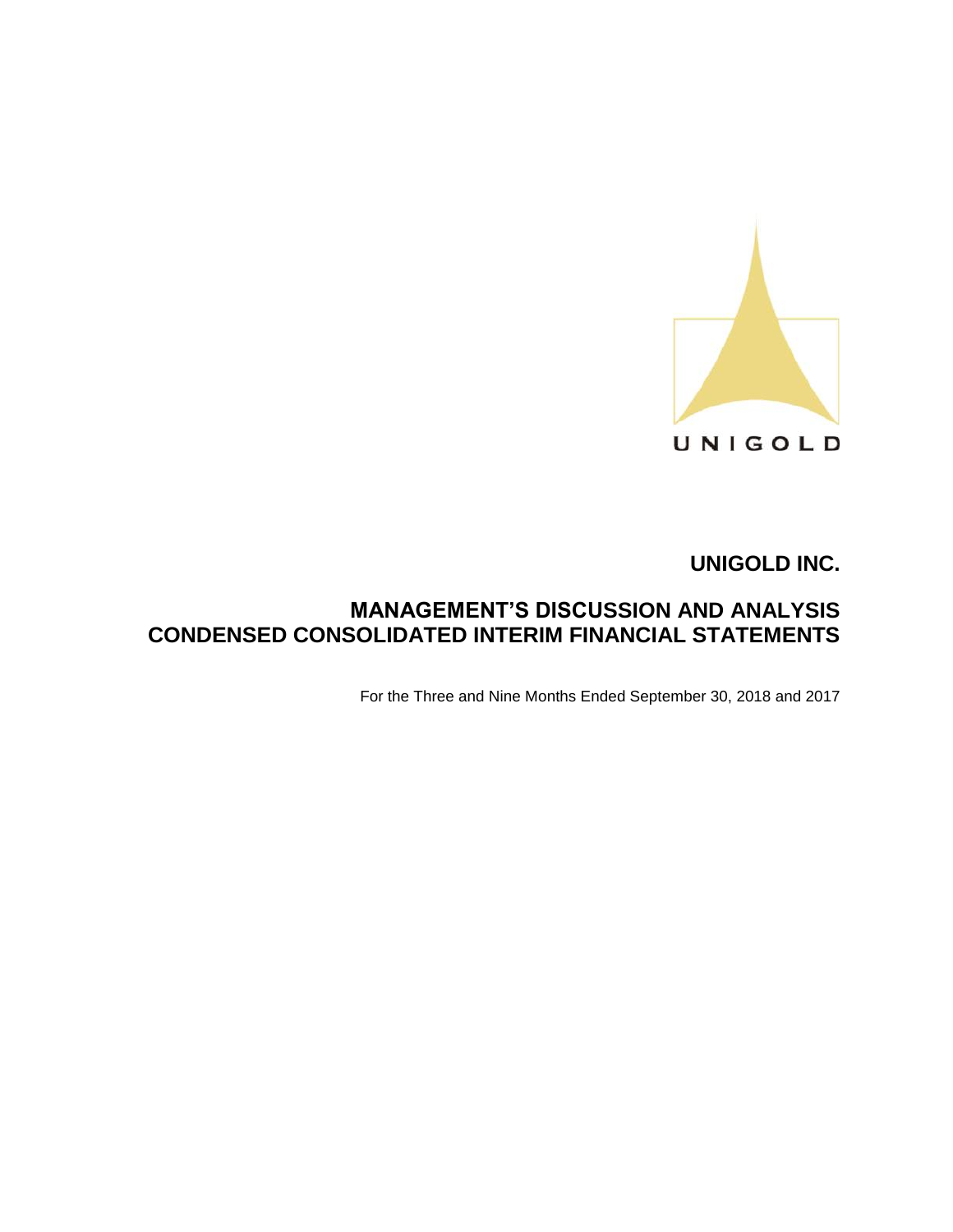# **MANAGEMENT'S DISCUSSION AND ANALYSIS**

The following discussion and analysis of the unaudited, condensed consolidated interim operating results and financial condition of Unigold Inc. ("Unigold" or the "Corporation") for the fiscal periods ended September 30, 2018 and 2017 should be read in conjunction with the unaudited, condensed consolidated interim financial statements of the Corporation and notes thereto at September 30, 2018. All financial information in this MD&A has been prepared in accordance with International Financial Reporting Standards ("IFRS"), and all dollar amounts are expressed in Canadian dollars unless otherwise indicated. Additional information, including the Corporation's press releases, has been filed electronically through the System for Electronic Document Analysis and Retrieval ("SEDAR") and is available online at www.sedar.com. The date of this report is November 21, 2018.

## *Corporation Overview*

Unigold is a Canadian based, growth oriented, junior natural resource Corporation focused on exploring and developing its significant land position in the Dominican Republic, within the highly prospective, Cretaceous age, Tireo Formation. Unigold operates through its wholly owned Canadian subsidiary, Unigold Resources Inc., and its 97 per cent owned subsidiary, Unigold Dominicana, S.R.L., which is incorporated in the Dominican Republic.

The Tireo Formation, an emerging gold and base metal district, is a 75 kilometre wide series of volcanic and sedimentary rocks trending northwesterly across the island of Hispaniola. On May 22, 2018, Unigold announced that the Ministry of Energy and Mines of the Dominican Republic has granted the Corporation the Neita Fase II Exploration Concession. The Concession is valid for a three-year period after which there is a possibility to two additional one-year extensions. On November 2, 2018, Unigold announced that the environmental permit for Neita had been approved by the Ministry of the Environment of the Dominican Republic. The permit is valid for a two-year period. Unigold's owns a 100 percent interest in the 21,031 hectare Neita Fase II concession, located in the west central highlands of the Dominican Republic along the border with Haiti.

## *Forward-Looking Statements*

This MD&A contains "forward-looking information" within the meaning of applicable Canadian securities legislation. Forward-looking information includes, but is not limited to, information concerning Unigold's exploration program and planned gold production as well as Unigold's strategies and future prospects. Generally, forward-looking information can be identified by the use of forward-looking terminology such as "plans", "expects", or "does not expect", "is expected", "budget", "scheduled", "estimates", "forecasts", "intends", "anticipates", or "does not anticipate", or "believes" or variations of such words and phrases or statements that certain actions, events or results "may", "could", "would", "might", or "will be taken", "occur", or "be achieved". Forward-looking information is based on the opinions and estimates of management at the date the information is made, and is based on a number of assumptions and subject to a variety of risks and uncertainties and other factors that could cause actual events or results to differ materially from those projected in the forward-looking information. Assumptions upon which such forward-looking information is based include, without limitation, availability of skilled labour, equipment, and materials; the potential of the Corporation's properties to contain economic metals deposits; the Corporation's ability to meet its working capital needs for the twelve-month period ending September 30, 2019; and the plans, costs, timing and capital for future exploration and development of the Corporation's property interests in the Dominican Republic. Many of these assumptions are based on factors and events that are not within the control of Unigold and there is no assurance they will prove to be correct. Factors that could cause actual results to vary materially from results anticipated by such forward-looking information include changes in market conditions, variations in ore reserves, resources, grade or recovery rates, risks relating to international operations (including legislative, political, social, or economic developments in the jurisdictions in which Unigold operates), economic factors, government regulation and approvals, environmental and reclamation risks, actual results of exploration activities, fluctuating metal prices and currency exchange rates, costs, changes in project parameters, conclusions of economic evaluations, the possibility of project cost overruns or unanticipated costs and expenses, labour disputes and the availability of skilled labour, failure of plant, equipment or processes to operate as anticipated, capital expenditures and requirements for additional capital,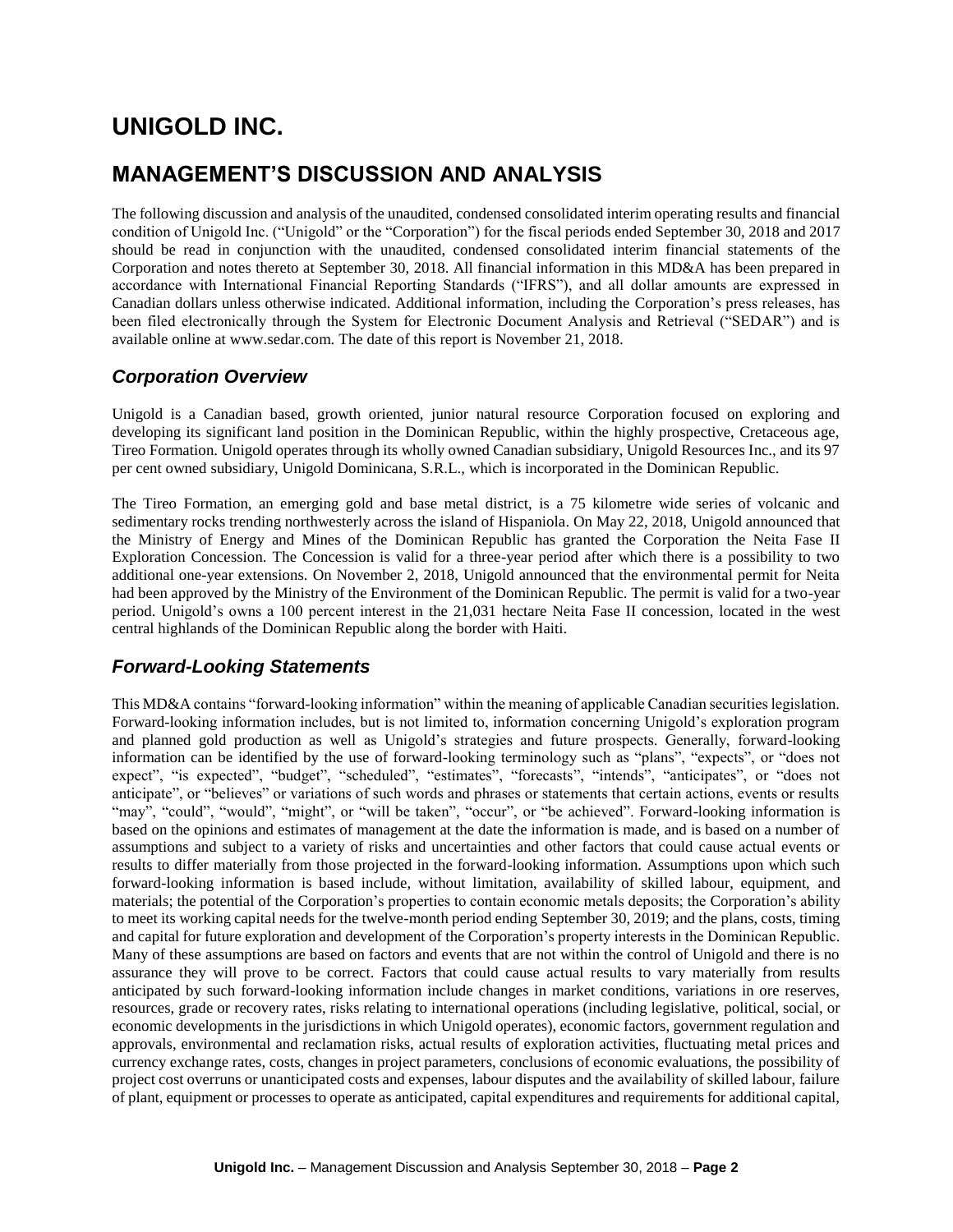risks associated with internal control over financial reporting, and other risks of the mining industry. Although Unigold has attempted to identify important factors that could cause actual actions, events or results to differ materially from those described in forward-looking information, there may be other factors that cause actions, events or results not to be anticipated, estimated or intended. There can be no assurance that forward-looking information will prove to be accurate, as actual results and future events could differ materially from those anticipated in such information. Unigold undertakes no obligation to update forward-looking information if circumstances or management's estimates or opinions should change except as required by applicable securities laws. The reader is cautioned not to place undue reliance on forward-looking information.

## *Nature of Operations and Going Concern*

On November 12, 2013, the Corporation announced an initial inferred mineral resource estimate for the Candelones deposits assuming open-pit mining of the deposits. This resource was estimated to be 39.5 M tonnes averaging 1.6 grams per tonne ("g/t") gold ("Au") containing 2.0 M ounces ("oz.") of gold. On February 24, 2015, the Corporation announced an updated inferred mineral resource estimate for the Candelones Extension deposit, assuming underground mining of this deposit. The updated resource estimated 5.2 M tonnes averaging 5.3  $g/t$  Au containing 894,000 oz. of gold with 0.35 percent ("%") copper ("Cu") containing 41.2 M lbs of copper. See press release 2018-05 dated November 2, 2018 for details pertaining to the estimated resources. The reader is cautioned that mineral resources are not mineral reserves and do not have demonstrated economic viability. A mineral resource is a concentration or occurrence of solid material of economic interest in or on the Earth's crust in such form, grade or quality and quantity that there are reasonable prospects for eventual economic extraction. The location, quantity, grade or quality, continuity and other geological characteristics of a mineral resource are known, estimated or interpreted from specific geological evidence and knowledge, including sampling.

The recoverability of the amounts shown for mineral properties and deferred exploration and evaluation costs are dependent upon the existence of economically recoverable mineral reserves, the ability of the Corporation to obtain the necessary financing to complete its exploration programs and upon future profitable production or proceeds from disposition of such properties.

Because of continuing operating losses, the Corporation's continuance as a going concern is dependent upon its ability to obtain adequate financing or to reach profitable levels of operation. Management feels that there is a material uncertainty, which causes significant doubt about the Corporation's ability to continue as a going concern. To address its financing requirements, the Corporation will seek financing through measures that may include joint venture agreements, debt and equity financings, asset sales, and rights offerings to existing shareholders.

It is not possible to predict whether financing efforts will be successful or if Unigold will attain profitable levels of operation. These condensed consolidated interim financial statements do not include any adjustments to the carrying values of assets and liabilities and the reported expenses and statement of financial position classification that would be necessary should the Corporation be unable to continue as a going concern and therefore be required to realize its assets and liquidate its liabilities and commitments in other than the normal course of business and at amounts different from those in the accompanying consolidated financial statements. These adjustments could be material.

## *Exploration*

#### *Neita*

Unigold's Neita concession covers a 21,031-hectacre area within the highly prospective Tireo Formation, a 75 kilometre wide series of volcanic and sedimentary rocks trending northwesterly through the island of Hispaniola. The Tireo Formation hosts a number of promising gold and base metal targets, both in the Dominican Republic and Haiti. During 2013, over 5.0 M gold equivalent oz. were defined in the Tireo Formation.

Unigold has been actively exploring the Neita Concession since 2002, compiling an extensive geochemical and geophysical database and isolating numerous anomalies with the potential to host economically viable deposits of gold, zinc and copper. Since acquiring the Neita property, Unigold has completed over 32,000 soil samples, 10,000 rock samples, 31,000 metres of surface trenching, and over 117,700 metres of diamond drilling. Drilling has largely focused on the Candelones deposits in the south of the concession.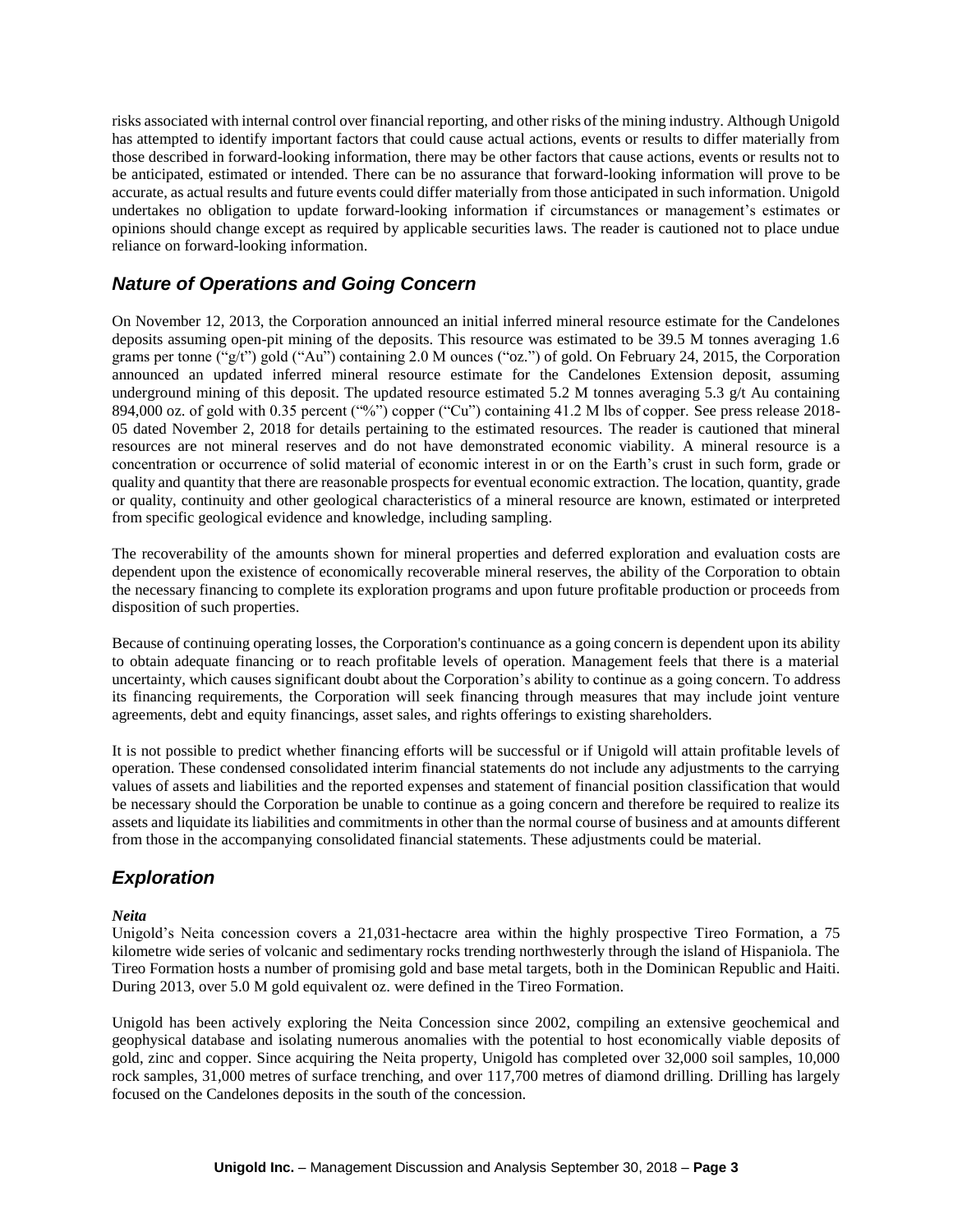No work is currently under way on the property. The Ministry of Energy and Mines approved the Corporation's application to explore the concession in May 2018. On November 2, 2018, Unigold announced that the environmental permit for Neita had been approved by the Ministry of the Environment of the Dominican Republic. The permit is valid for a two-year period. The Corporation plans to resume active exploration of the Candelones Project, subject to the availability of financing, with a focus on increasing the current mineral resource estimate.

The Corporation plans to evaluate the near surface oxide mineralization at the Candelones Main and Connector Zones Unigold believes there is an excellent opportunity to increase both the near surface oxide resource as well as the deep, high grade sulphide resource.

The oxide mineralization at the Candelones Main and Connector deposits is a compelling exploration target given that metallurgical work in 2007 indicated robust gold recoveries. Review of the historical drilling suggests that the oxide mineralization extends from surface to a depth of 10-15 metres. Unigold believes the oxide resource represents an opportunity for a small, efficient and profitable starter pit that would establish early initial cash flow allowing for the development of the higher grade, sub-surface sulphide resource at the Candelones Extension."

#### Completed work:

|                                 | <b>Statistics</b> |              |                 |  |  |  |
|---------------------------------|-------------------|--------------|-----------------|--|--|--|
| Compilation data                | Q3 2018           | Year to date | PROJECT TO DATE |  |  |  |
| Drilling $-$ holes              |                   |              | 494             |  |  |  |
| Drilling $-$ metres             |                   |              | 117,735         |  |  |  |
| Trenching – metres              |                   |              | 31,559          |  |  |  |
| Geochemical analysis            |                   |              | 142,697         |  |  |  |
| Grab samples                    |                   |              | 10,108          |  |  |  |
| Soil samples                    |                   |              | 32,704          |  |  |  |
| Stream samples                  |                   |              | 884             |  |  |  |
| Induced polarization lines – km |                   |              | 196             |  |  |  |
| Magnetic survey lines $-$ km    |                   |              | 687             |  |  |  |

The material categories of exploration and evaluation assets are summarized below:

|                                                        |                 | Year to date |                           |
|--------------------------------------------------------|-----------------|--------------|---------------------------|
| As at                                                  | January 1, 2018 | additions    | <b>September 30, 2018</b> |
| Consulting (contract geologists and other technical    |                 |              |                           |
| specialists)                                           | \$ 6,719,757    | 14.439<br>S  | \$6,734,196               |
| Drilling (including supplies and logistics expenses)   | 13,262,450      |              | 13,262,450                |
| Field expense (including geochemistry and geophysics)  | 2,291,128       | 5,081        | 2,296,209                 |
| Laboratory analysis                                    | 4,640,535       |              | 4,640,535                 |
| Travel                                                 | 1,615,651       | 5,685        | 1,621,336                 |
| Wages & salaries                                       | 4,608,504       | 139.899      | 4,748,402                 |
| Other (includes legal costs, capitalized depreciation) | 6,472,221       | 183,517      | 6,655,738                 |
|                                                        | \$39,610,246    | \$348,620    | \$39,958,866              |

### *Results of Operations*

For the quarter ended September 30, 2018, the Corporation recorded a loss of \$134,836, or \$0.00 per share, compared with a loss of \$146,755 or \$0.00 per share, in 2017.

Professional and consulting fees increased to \$21,153 from \$13,653 in the third quarter of 2017. Unigold was paying fees for preparation of technical material for submission to the Dominican Republic Ministry of the Environment.

The material components of general and administrative expenses are detailed below.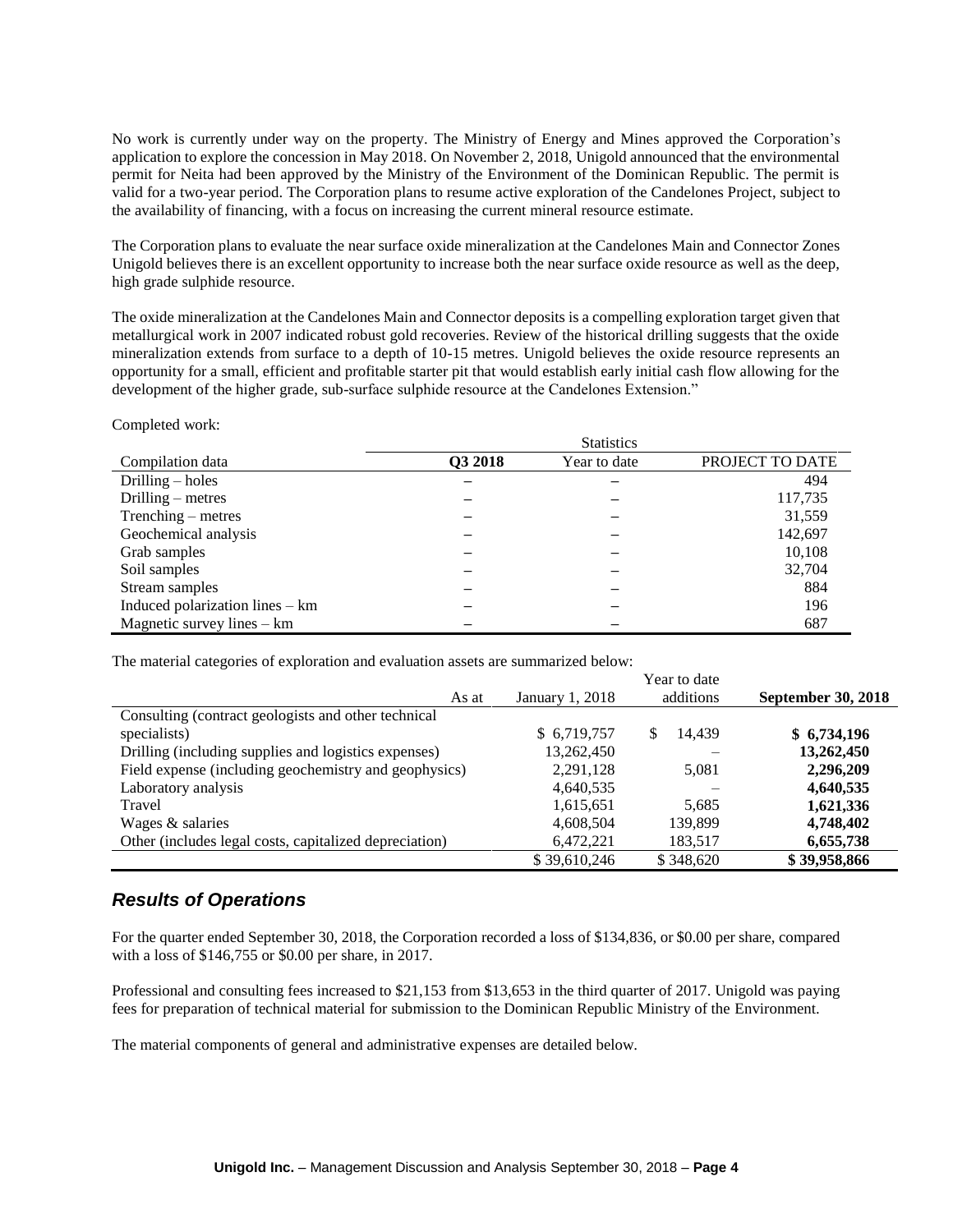|                               | Three Months Ending September 30, |             |  |  |
|-------------------------------|-----------------------------------|-------------|--|--|
|                               | 2018                              | 2017        |  |  |
| Rent                          | 1,575<br>\$                       | 1,050<br>\$ |  |  |
| Insurance                     | 6,383                             | 6,941       |  |  |
| Telephone                     | 678                               | 1,222       |  |  |
| Computer supplies and support | 4,020                             | 10,807      |  |  |
| Other                         | 1.829                             | 1,050       |  |  |
| Total                         | \$14,485                          | \$21,070    |  |  |

## *Liquidity and Capital Resources*

The Corporation has no producing properties and, consequently, has no current operating income or cash flow. Financing of the Corporation's activities to date has been primarily obtained from equity issues. The continuing development of the Corporation's properties therefore depends on the Corporation's ability to obtain additional financing.

Market appetite for investing in resource stocks is at a historically very low level. Most resource companies have seen significant stock price erosion over the last five years. M&A activities and financing activities are also at extremely low levels. Globally, resource nationalism has made investors wary. Many major projects have been deferred or cancelled. There has been a continuing sell-off at the junior end of the market that is starving junior exploration companies of capital. Investors are looking for low-risk, near-term, high yield opportunities that the junior mining sector cannot currently provide. Investors tolerant of high risk/high return have moved into cannabis and Bitcoin equities. The Corporation may not be able to raise capital in these markets or, if financing is possible, it may be small to limit dilution.

Unigold has 16,000,000 warrants priced at \$0.45 that were initially scheduled to expire in Q2 2018. The delay in the renewal of the exploration concession has resulted in significant stock price erosion. At the current stock price the warrants were unlikely to be exercised. The term of the warrants was extended by one year to May 25, 2019.

As of September 30, 2018, the Corporation had a cash balance of \$766,574 (December 31, 2017 – \$1,453,259) and working capital of \$776,304 (December 31, 2017 – \$1,477,172).

### *Outlook*

Unigold had sufficient cash available as at September 30, 2018, to continue its operations and fund a limited exploration program. Extensive work remains to be done on the property in order to make an informed decision as to whether a mine is economically viable. Now that the exploration concession has been renewed and the environment permit received, Unigold plans to resume an active exploration program contingent on the availability of financing.

The Corporation believes that there is opportunity to both the size and the grade of the near surface oxide mineralization at the Candelones Main and Candelones Connector deposits. Unigold's focus going forward will be directed towards advancing the project sufficiently to allow the Company to apply for an exploitation permit within the next 3-5 years.

### *Quarterly Financial Information (Unaudited)*

The following table sets out selected financial information derived from the Corporation's consolidated financial statements for each of the eight most recently completed quarters: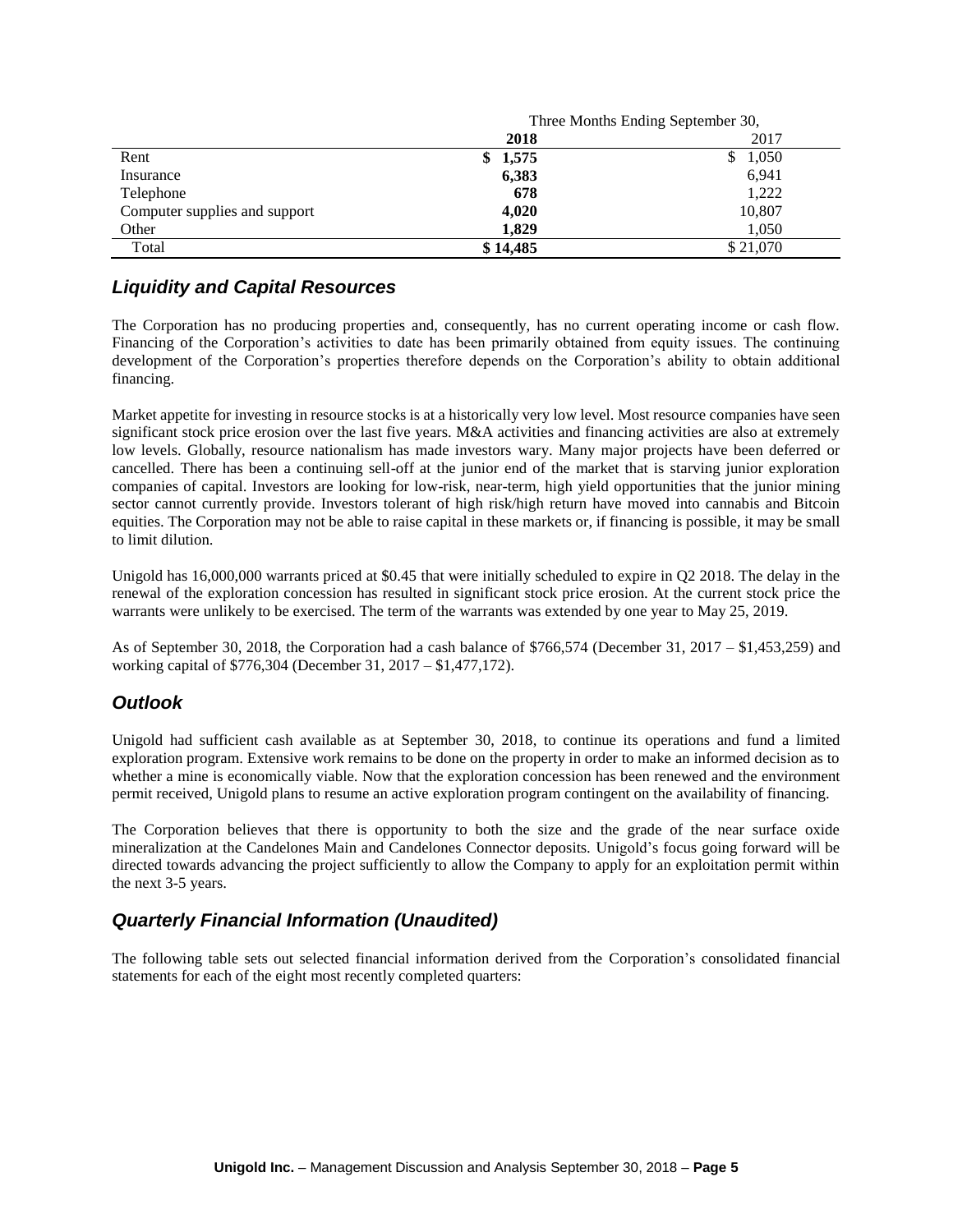|                           |        | 2018   |           | 2017                     |        |                |                          | 2016   |
|---------------------------|--------|--------|-----------|--------------------------|--------|----------------|--------------------------|--------|
| (\$ thousands, except per |        |        |           |                          |        |                |                          |        |
| share amounts)            | O3     | Ο2     | <b>Q1</b> | O <sub>4</sub>           | O3     | O <sub>2</sub> | O1                       | Q4     |
| Revenue                   |        |        |           | $\overline{\phantom{m}}$ |        |                | $\overline{\phantom{m}}$ |        |
| Net loss                  | (135)  | (121)  | (237)     | (98)                     | (147)  | (178)          | (184)                    | (249)  |
| Net loss per share: Basic |        |        |           |                          |        |                |                          |        |
| and diluted               | (0.00) | (0.00) | (0.01)    | (0.00)                   | (0.00) | (0.00)         | (0.01)                   | (0.00) |
| Acquisition of            |        |        |           |                          |        |                |                          |        |
| exploration and           |        |        |           |                          |        |                |                          |        |
| evaluation assets         | 119    | 95     | 83        | 122                      | 153    | 191            | 143                      | 543    |

The higher loss in Q1 2018 includes a non-cash loss of \$89,703 on the write down of fixed assets. Acquisition of exploration and evaluation activities varies on the level and type of activity with drilling consuming the most funds

### *Related Party Transactions*

Included in the accounts for the periods ended September 30, 2018 and 2017 are payments made to officers, directors and corporations under the control or significant influence of officers and directors of the Corporation as follows:

|                                            | Three months ended September 30, |          | Nine months ended September 30, |           |  |
|--------------------------------------------|----------------------------------|----------|---------------------------------|-----------|--|
|                                            | 2018                             | 2017     | 2018                            | 2017      |  |
| Management services fees paid to           |                                  |          |                                 |           |  |
| corporations controlled by or under        |                                  |          |                                 |           |  |
| significant influence of an officer of the |                                  |          |                                 |           |  |
| <b>Corporation Wesley</b>                  | \$11,063                         | \$15.025 | \$20,775                        | \$40,170  |  |
| Professional fees paid to<br>officers      |                                  |          |                                 |           |  |
| (Joseph Del Campo, John Green)             | 40,000                           | 44.250   | 119,000                         | 155,000   |  |
|                                            | \$51,063                         | \$59,275 | \$139,775                       | \$195,170 |  |

These transactions were in the normal course of operations and were measured at the exchange amount, which is the amount of consideration established and agreed to by the related parties.

## *Commitments, Contingencies and Contractual Obligations*

The Corporation's exploration activities are subject to various federal, provincial and international laws and regulations governing the protection of the environment. These laws and regulations are continually changing and generally becoming more restrictive. The Corporation conducts its operations so as to protect public health and the environment and believes its operations are materially in compliance with all applicable laws and regulations. The Corporation has made, and expects to make in the future, expenditures to comply with such laws and regulations.

Minimum contractual payments over the next five years are as follows:

| Year         | Total    | 2018           | 2019 | 2020                     | 2021 | 2022 |
|--------------|----------|----------------|------|--------------------------|------|------|
| Office lease | 3.000    | .000.          | –    | $\overline{\phantom{a}}$ | –    | –    |
| Services     | 89,000   | 89,000         |      | –                        |      |      |
|              | \$92,000 | 92,000<br>ፍ ዐን | –    | –                        | -    | –    |

## *Trend Information*

There are no major trends that are anticipated to have a material effect on the Corporation's financial condition and results of operations in the near future.

## *Off-Balance Sheet Arrangements*

The Corporation has no off-balance sheet arrangements, no capital lease agreements and no long-term debt obligations.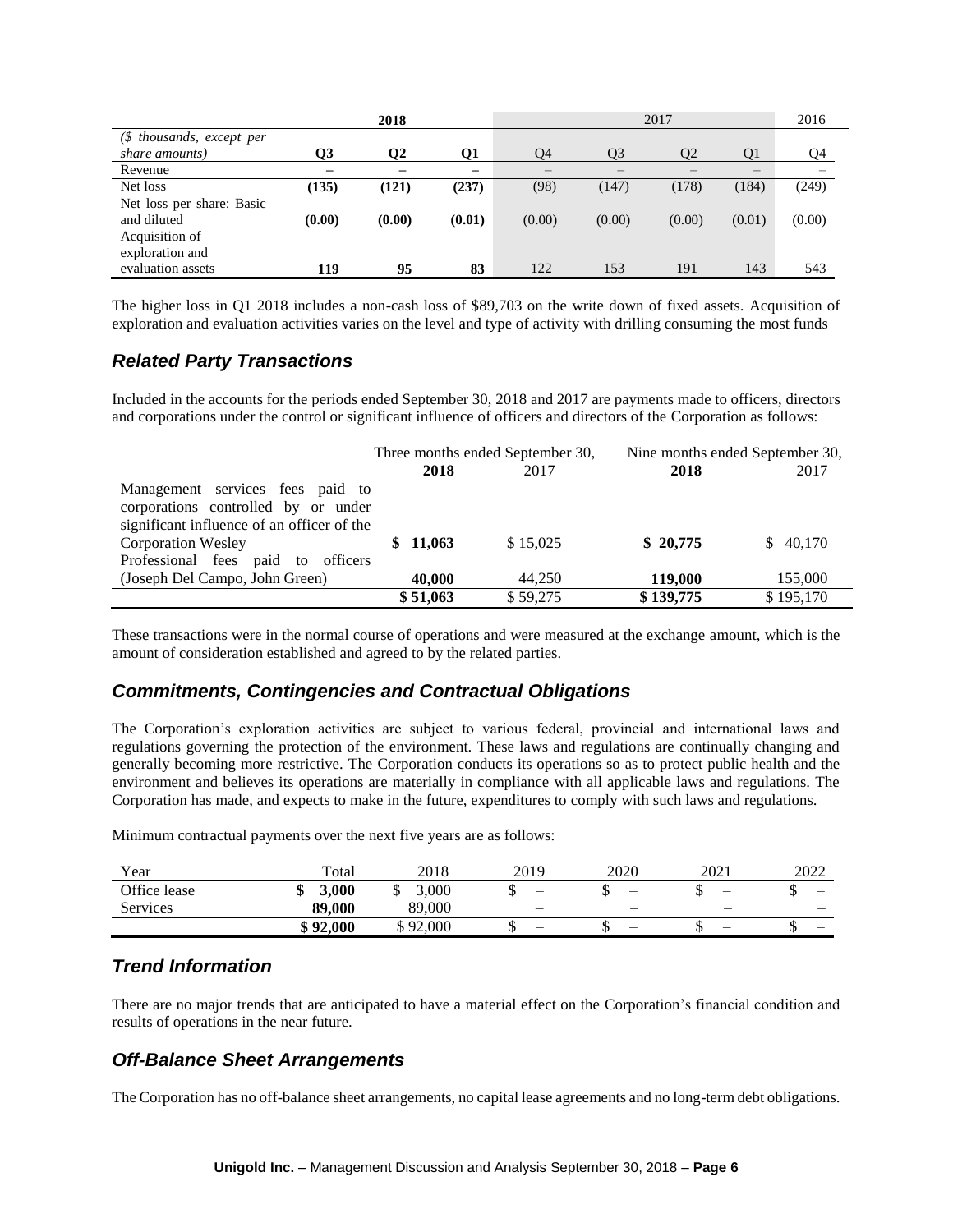## *Proposed Transactions*

There are no proposed transactions that will materially affect the performance of the Corporation. As is typical of the gold exploration sector, Unigold is continually reviewing potential property acquisition, investment and joint venture transactions and opportunities

## *Critical Accounting Policies and Estimates*

The Corporation prepares its consolidated financial statements in accordance with IFRS. The most significant accounting estimates are the policy of capitalizing exploration costs on its properties and the valuation of such properties, and the stock-based compensation calculation.

The Corporation reviews its portfolio of exploration properties on an annual basis to determine whether a write-down of the capitalized cost of any property is required. The recoverability of the amounts shown for exploration properties and deferred exploration and evaluation assets is dependent on the existence of economically recoverable reserves, and the ability to obtain financing to complete the development of such reserves.

The Corporation uses the Black-Scholes model to determine the fair value of options and warrants. The main factor affecting the estimates of stock-based compensation is the stock price volatility used. The Corporation uses the historical price data and comparables in the estimate of future volatilities.

## *Risks and Uncertainties*

At the present time, Unigold does not hold any interest in a mining property in production. The Corporation's viability and potential successes lie in its ability to develop, exploit and generate revenue out of mineral deposits. Revenues, profitability and cash flow from any future mining operations involving the Corporation will be influenced by precious and/or base metal prices and by the relationship of such prices to production costs. Such prices have fluctuated widely and are affected by numerous factors beyond the Corporation's control.

#### *Financing Risk*

To fund future investments in its mineral properties the Corporation requires capital. The Corporation may not have sufficient internally generated cash flow and working capital and may have to access the capital markets. Subject to economic conditions at the time, there can be no assurance the Corporation would be able to raise additional debt or equity financing on acceptable terms. If the Corporation cannot finance its future projects it could have a material and adverse effect on the Corporation's future cash flows, earnings, results of operations and financial condition.

#### *The Corporation and Its Projects Are Subject to Risks of Operating in Foreign Countries*

The Corporation's projects are subject to the risks of operating in foreign countries. The Corporation's foreign operations and investments and its ability to carry on its business in the normal course may be adversely affected by political and economic considerations such as civil unrest, war (including in neighbouring states), terrorist actions, labour disputes, corruption, sovereign risk, political instability, the failure of foreign parties, courts or governments to honour or enforce contractual relations, changing government regulations with respect to mining (including environmental requirements, taxation, land tenure, foreign investments, income repatriation and capital recovery), fluctuations in currency exchange and inflation rates, import and export restrictions, challenges to the Corporation's title to properties or mineral rights, problems renewing concessions and permits, opposition to mining from environmental or other non-governmental organizations, increased financing costs, instability due to economic underdevelopment, inadequate infrastructure, and the expropriation of property interests. In addition, the enforcement by Unigold of its legal rights to exploit its properties or to utilize its permits and concessions may not be recognized by the court systems in the Dominican Republic. The occurrence of one or more of these risks could have a material and adverse effect on the viability and financial performance of its foreign operations, which could have a material and adverse effect on the Corporation's future cash flows, earnings, results of operations and financial condition. Any of these events could also result in conditions that delay or prevent the Corporation from exploring or developing its properties even if economic quantities of minerals are found.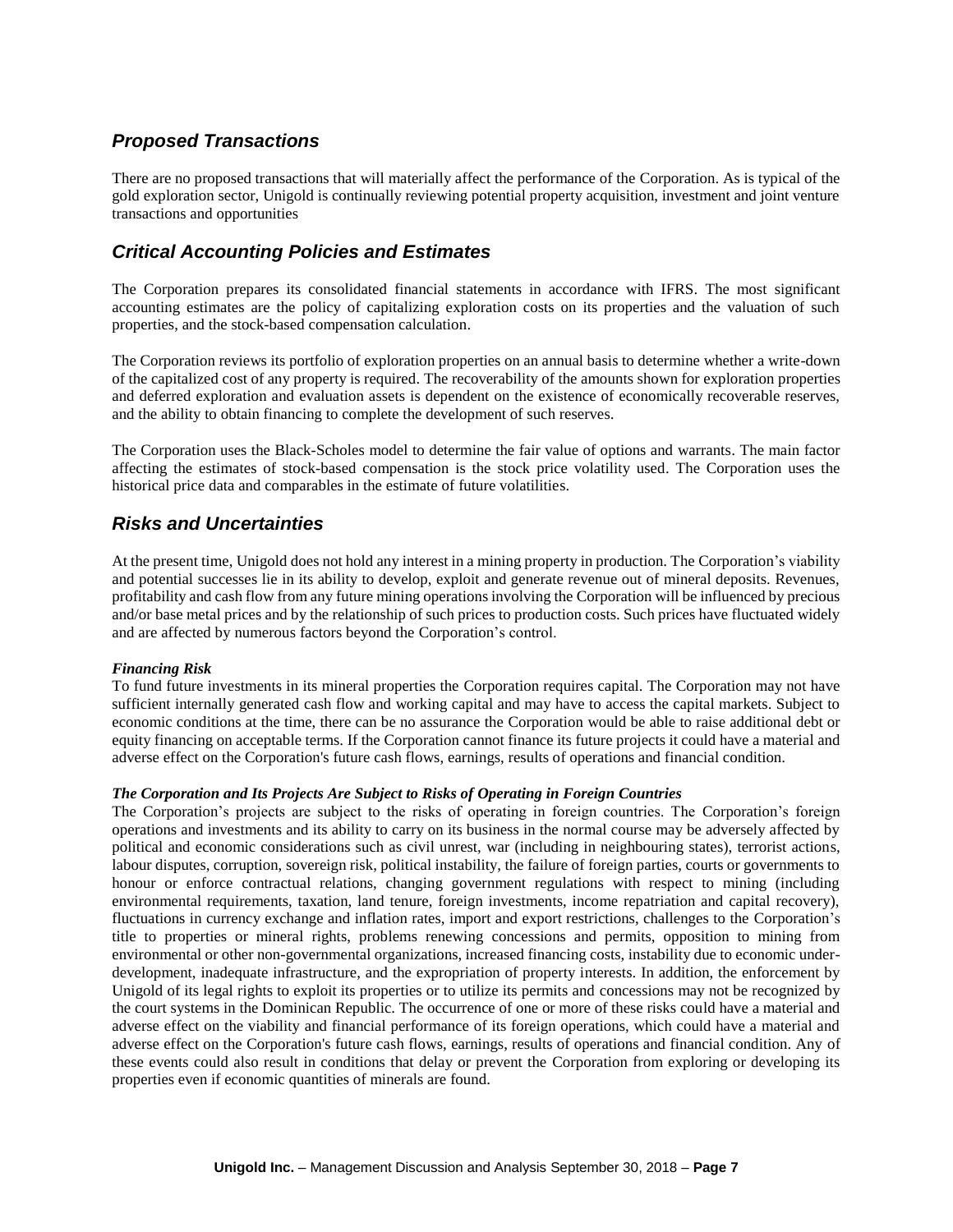#### *Nature of Mineral Exploration and Development Projects*

Mineral exploration is highly speculative in nature, involves many risks and frequently is non-productive. There is no assurance that exploration efforts will be successful. The exploration and development of mineral deposits involves significant financial and other risks over an extended period of time, which even a combination of careful evaluation, experience, and knowledge may not eliminate. Few mining properties that are explored are ultimately developed into producing mines. Major expenses are required to establish reserves by drilling and to construct mining and processing facilities. Large amounts of capital are frequently required to purchase necessary equipment. It is impossible to ensure that the current or proposed exploration programs on properties in which the Corporation has an interest will result in profitable commercial mining operations.

Success in establishing mineral reserves through exploration is the result of a number of factors, including the quality of management, the Corporation's level of geological and technical expertise, the quality of land available for exploration and other factors. Once mineralization is discovered, it may take several years in the initial phases of drilling until production is possible, during which time the economic feasibility of production may change. Substantial expenditures are required to establish proven and probable reserves through drilling, to determine the optimal metallurgical process to extract the metals from the ore and, in the case of new properties, to construct mining and processing facilities. Whether a deposit will be commercially viable depends on a number of factors, including the particular attributes of the deposit, such as its size and grade, costs and efficiencies of the recovery methods that can be employed, proximity to infrastructure, financing costs and governmental regulations, including regulations relating to prices, taxes, royalties, infrastructure, land use, importing and exporting of gold or silver, and environmental protection. The effect of these factors cannot be accurately predicted, but the combination of these factors may result in the Corporation not receiving an adequate return on its invested capital. Because of these uncertainties, no assurance can be given that exploration programmes will result in the establishment or expansion of resources or reserves.

#### *The Corporation's Properties Are Subject to Title Risks*

The Corporation has taken all reasonable steps to ensure that it has proper title to its properties. However, the Corporation cannot provide any guarantees that there are no prior unregistered agreements, claims or defects that may result in the Corporation's title to its properties being challenged. A successful challenge to the precise area and location of these claims could result in the Corporation being unable to operate on its properties as anticipated or being unable to enforce its rights with respect to its properties, which could have a material and adverse effect on the Corporation's future cash flows, earnings, results of operations and financial condition.

### *Environmental Matters*

In the risks section above, reference was made to several risks impacting on environment matters. Unigold believes that it is in compliance with all environmental regulations in the Dominican Republic and has made no provision for environmental remediation costs as such costs are believed to be immaterial.

## *Corporate Social Responsibility ("CSR"), Safety, Health and Environment.*

The Corporation engages in and adheres to the principles of sound Corporate Social Responsibility with the local communities and people where it operates. While the Corporation recognizes that the funds to achieve these goals are derived from shareholders investment in the Corporation, it also believes that those same shareholders recognize that pragmatic and cost effective CSR activity benefits all stakeholders and enables ongoing field activity with the support of local leaders, government, landowners and the community in general.

There were no lost time accidents during the period. There were no reportable environmental compliance events during the period.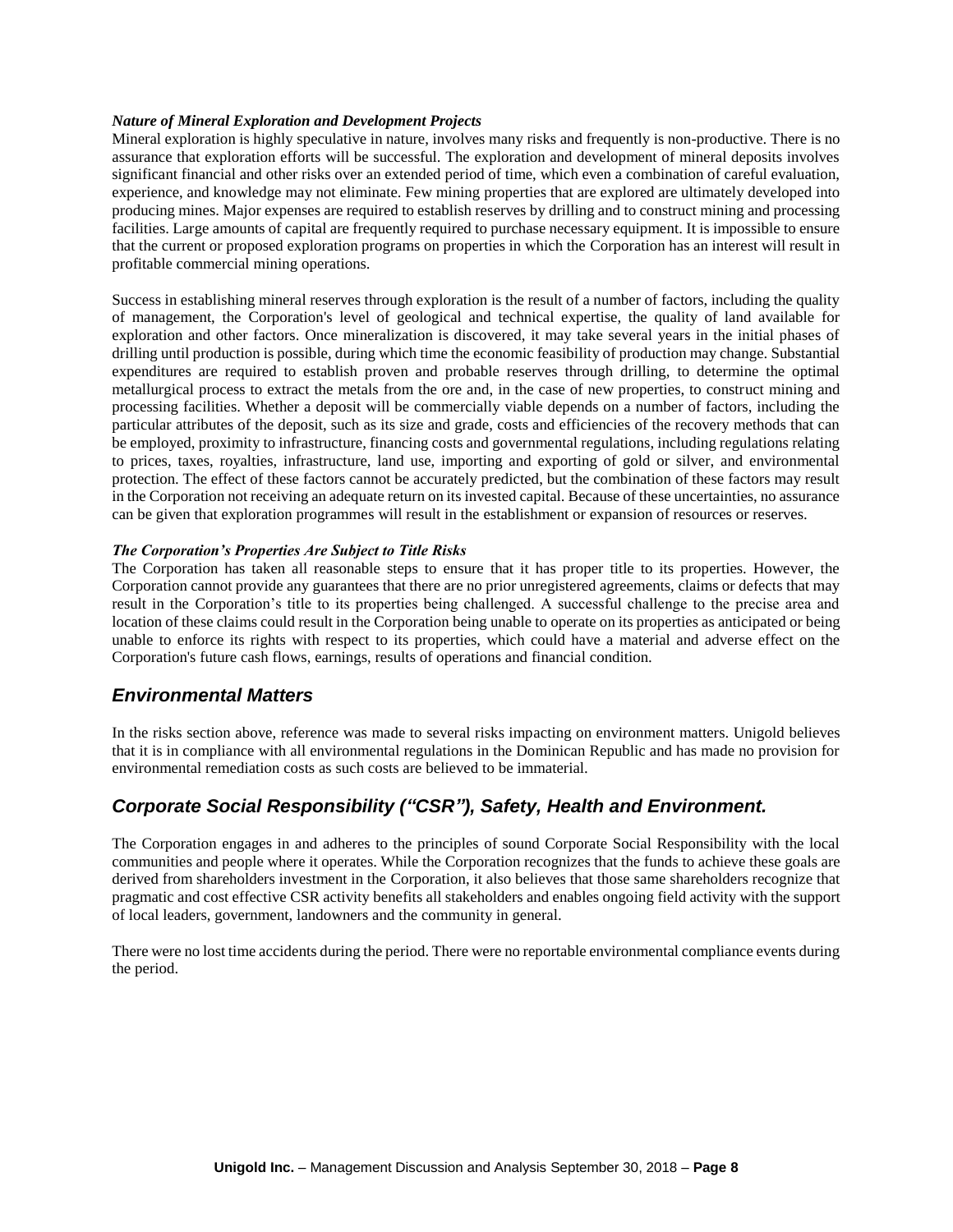## *Future Accounting Changes*

#### *Accounting standards and interpretations issued but not yet adopted*

Certain new standards, interpretations, amendments and improvements to existing standards are not yet effective for the period ended September 30, 2018, and have not been applied in preparing these unaudited, condensed consolidated interim financial statements as follows:

 IFRS 16 – *Leases* requires that leases over one year in length be recorded as a liability. IFRS 16 states that upon lease commencement a lessee recognises a right-of-use asset and a lease liability. The right-of-use asset is initially measured at the amount of the liability plus any initial direct costs. After lease commencement, the lessee shall measure the right-of-use asset at cost less accumulated depreciation and accumulated impairment.

IFRS 16 is effective for annual periods beginning on or after January 1, 2019. Unigold believes that adoption of the new standard will not have a material effect on the financial statements as it has no leases extending beyond one year.

### *Financial Instruments*

#### *Fair Value*

IFRS requires that the Corporation disclose information about the fair value of its financial assets and liabilities. The carrying amounts for cash and cash equivalents, sundry receivables, accounts payable and accrued liabilities on the Statements of Financial Position approximate fair value because of the limited term of these instruments. Fair value estimates are made at the statement of financial position date based on relevant market information and information about the financial instrument. These estimates are subjective in nature and involve uncertainties in significant matters of judgment and therefore cannot be determined with precision. Changes in assumptions could significantly affect these estimates.

#### *Credit Risk*

Credit risk is the risk of loss associated with a counterparty's inability to fulfill its payment obligations. The Corporation's credit risk is primarily attributable to cash, other receivables, other financial assets and other investments. Cash is held with reputable Canadian financial institutions, from which management believes the risk of loss to be minimal. Financial instruments included in other receivables consist of harmonized sales tax due from the Federal Government of Canada. Other receivables are in good standing as of September 30, 2018. Management believes that the credit risk concentration with respect to financial instruments included in other receivables is minimal.

#### *Liquidity Risk*

As at September 30, 2018, the Corporation has working capital of \$776,304 (December 31, 2017 – \$1,477,172). As of September 30, 2018, the Corporation has a cash balance of \$766,574 (December 31, 2017– \$1,453,259 to settle current accounts payable and accrued liabilities of \$26,578 (December 31, 2017 – \$16,738). The Corporation's other current assets consist of other receivables of \$12,130 (December 31, 2017 – \$22,272) and other financial assets and prepaids of \$24,178 (December 31, 2017 – \$18,379).

#### *Market Risk*

At the present time, the Corporation does not hold any interest in a mining property that is in production. The Corporation's viability and potential success depends on its ability to develop, exploit, and generate revenue from the development of mineral deposits. Revenue, cash flow, and profits from any future mining operations in which the Corporation is involved will be influenced by precious and/or base metal prices and by the relationship of such prices to production costs. Such prices can fluctuate widely and are affected by numerous factors beyond the Corporation's control.

#### *Foreign Exchange Risk*

The Corporation's financings are in Canadian dollars. Certain of the Corporation's transactions with its subsidiary, Unigold Dominicana, S.R.L. are incurred in foreign currencies and are therefore subject to gains or losses due to fluctuations in exchange rates. The Corporation is therefore subject to foreign exchange risk. As at September 30,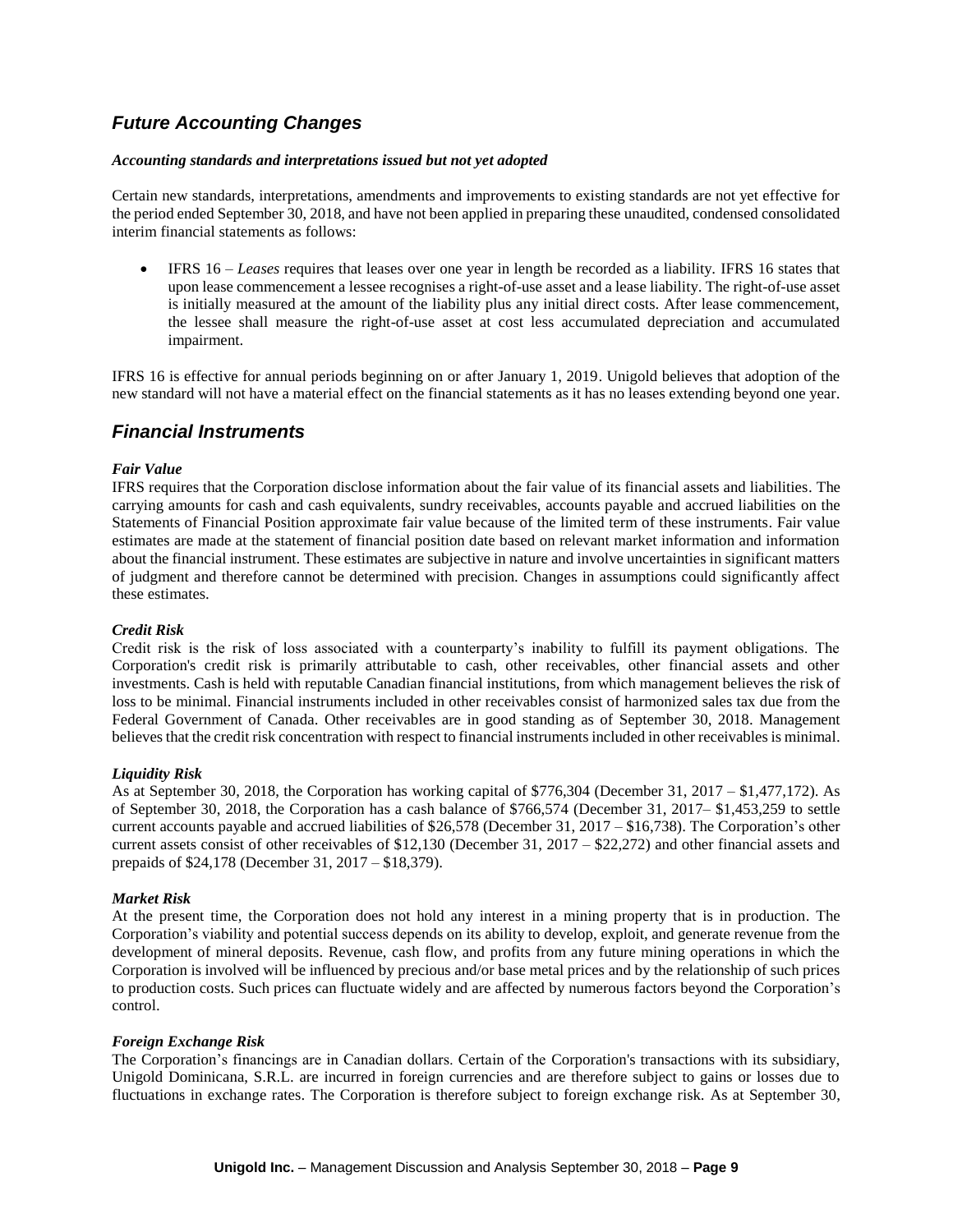2018, the Corporation had cash balances of \$48,137 (December 31, 2017 – \$15,539) in United States dollars. U.S. \$ accounts payable as at September 30, 2018 were U.S. \$nil (December 31, 2017 – U.S. \$nil).

#### *Interest Rate Risk*

The Corporation's current policy is to invest excess cash in investment-grade short-term deposit certificates issued by its financial institutions. The Corporation periodically monitors the investments it makes and is satisfied with the creditworthiness of its financial institutions. As of September 30, 2018, interest rate risk is minimal since the Corporation has no interest-bearing debt instruments.

#### *Commodity Price Risk*

The ability of the Corporation to develop its properties and the future profitability of the Corporation is directly related to the market price of certain minerals.

#### *Sensitivity Analysis*

The Corporation is exposed to foreign currency risk of fluctuations on financial instruments that are denominated in U.S. dollars and the Dominican Republic Peso related to cash balances, other investments and accounts payable. Sensitivity to a plus or minus 5% change in the foreign exchange rate would not have resulted in a significant fluctuation in loss for the period ended September 30, 2018. The Corporation does not undertake currency hedging activities to mitigate its foreign currency risk.

#### *Capital Management*

Unigold considers its capital structure to consist of total equity attributable to equity holders of the Corporation. The Corporation manages its capital structure and makes adjustments to it, in order to have the funds available to support is exploration and corporate activities. The Corporation's objective in managing capital is to safeguard its ability to operate as a going concern. The Corporation is in the development stage and as such is dependent on external financing. In order to carry out planned exploration and development, and pay for administrative and operating costs, the Corporation will spend its existing working capital. The Corporation's objective when managing capital is to safeguard the Corporation's ability to continue as a going concern in order to pursue the exploration of its exploration properties and maximize shareholder returns. The Corporation satisfies its capital requirements through careful management of its cash resources and by equity issues, as necessary, based on the prevalent economic conditions of both the industry and the capital markets and the underlying risk characteristics of the related assets. Management reviews its capital management approach on an ongoing basis. The Corporation is not subject to externally imposed capital requirements.

## *Report on Internal Control over Financial Reporting and Disclosure Controls and Procedures*

In connection with Exemption Orders issued in November 2007 by each of the British Columbia Securities Commission and Ontario Securities Commission, the Chief Executive Officer and Chief Financial Officer of the Corporation have filed a Venture Issuer Basic Certificate with respect to the financial information contained in the unaudited, condensed consolidated interim financial statements and the accompanying related MD&A. In contrast to the certificate under National Instrument 52-109 (Certification of Disclosure in Issuer's Annual and Interim Filings) ("NI 52-109"), the Venture Issuer Basic Certificate does not include representations relating to the establishment and maintenance of disclosure controls and procedures and internal control over financial reporting, as defined in NI 52- 109. For further information, the reader should refer to the Venture Issuer Basic Certificates filed by the Corporation with the Annual Filings on SEDAR at www.sedar.com. Management believes that based upon the evaluations and actions taken to date, reasonable assurance can be provided that there is no material misstatement of the financial results reported as of September 30, 2018.

### *Outstanding Share Data*

Details about the Corporation's outstanding common shares as at November 21, 2018 are as follows:

| Common shares issued and outstanding                                   | 45.671.309 |
|------------------------------------------------------------------------|------------|
| Potential issuance of common shares – warrants                         | 16,000,000 |
| Stock options issued to directors, employees, officers and consultants | 3.100.000  |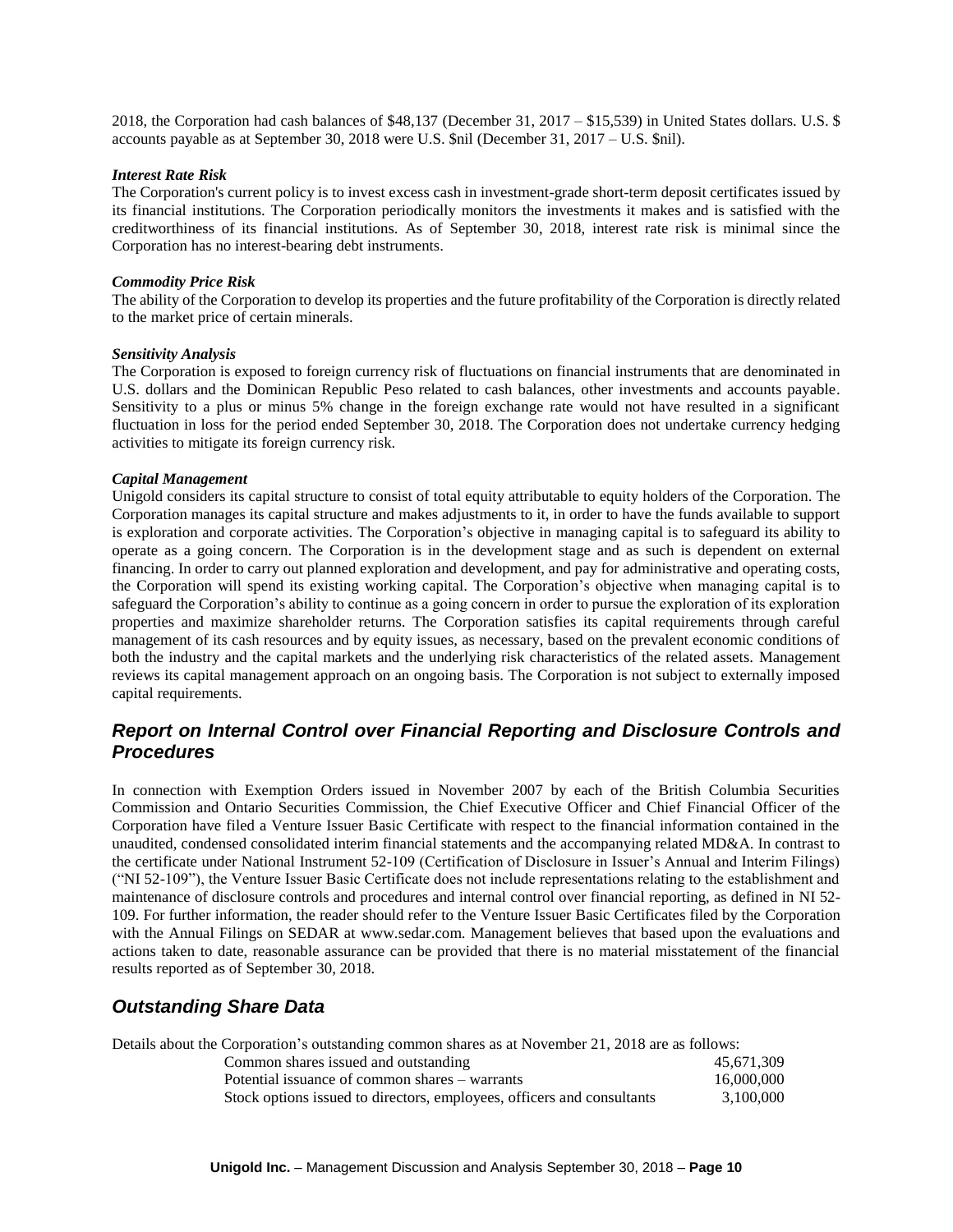## *Qualified Person*

The foregoing scientific and technical information has been prepared or reviewed by Wes Hanson, P.Geo., the Chief Operating Officer of the Corporation. He also supervises all work associated with the Corporation's exploration programs in the Dominican Republic. Mr. Hanson is a "qualified person" within the meaning of National Instrument 43-101. W. Lewis P. Geo. and A. San Martin MAusIMM(CP), both employed by Micon have reviewed and approved statements associated with the mineral resource estimates.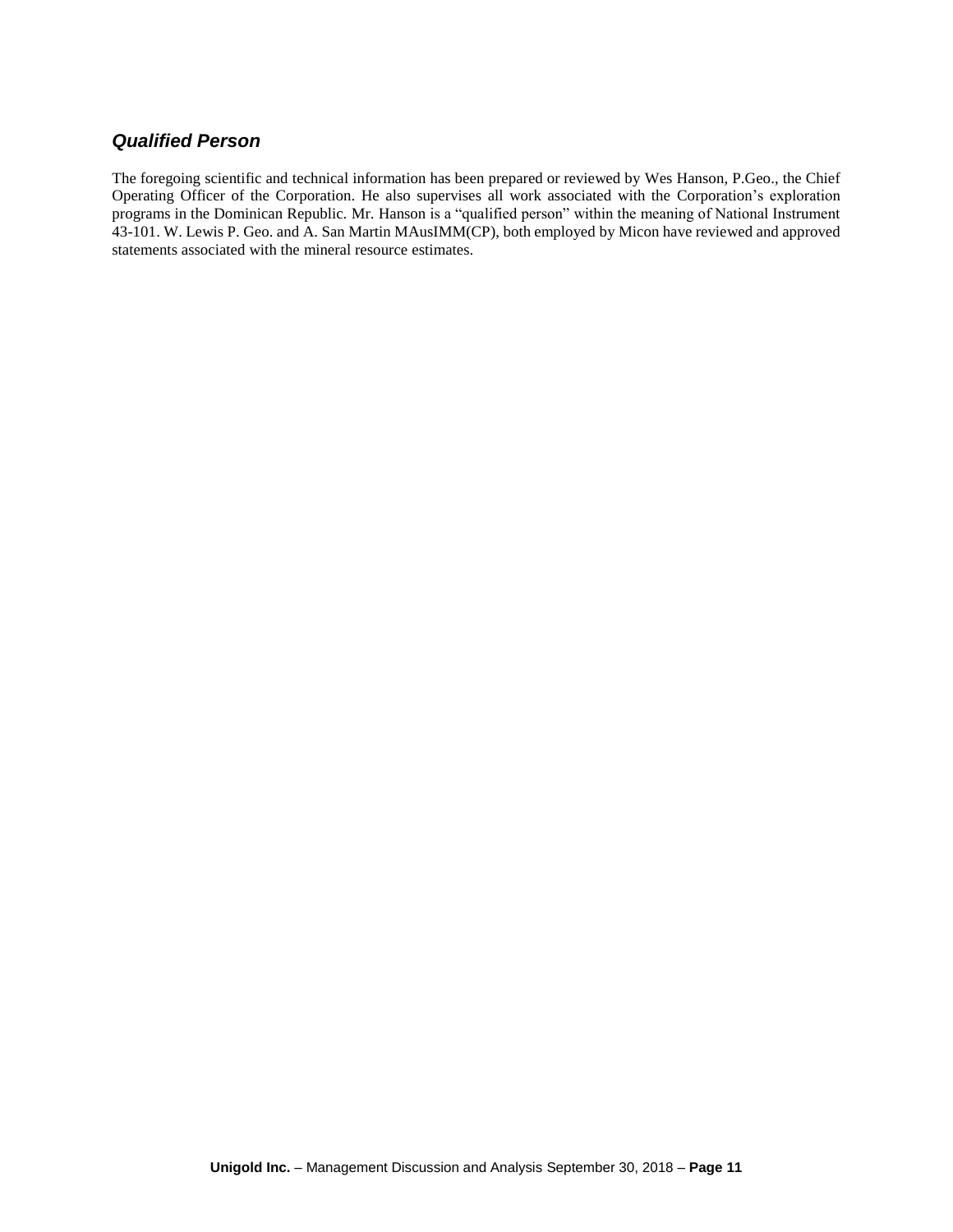# **CONDENSED CONSOLIDATED INTERIM FINANCIAL STATEMENTS**

For the Three and Nine Months Ended September 30, 2018 and 2017 Expressed in Canadian Dollars Unaudited

The accompanying unaudited condensed consolidated interim financial statements of Unigold Inc. have been prepared by and are the responsibility of management. Unigold's auditors have not reviewed the unaudited condensed interim financial statements.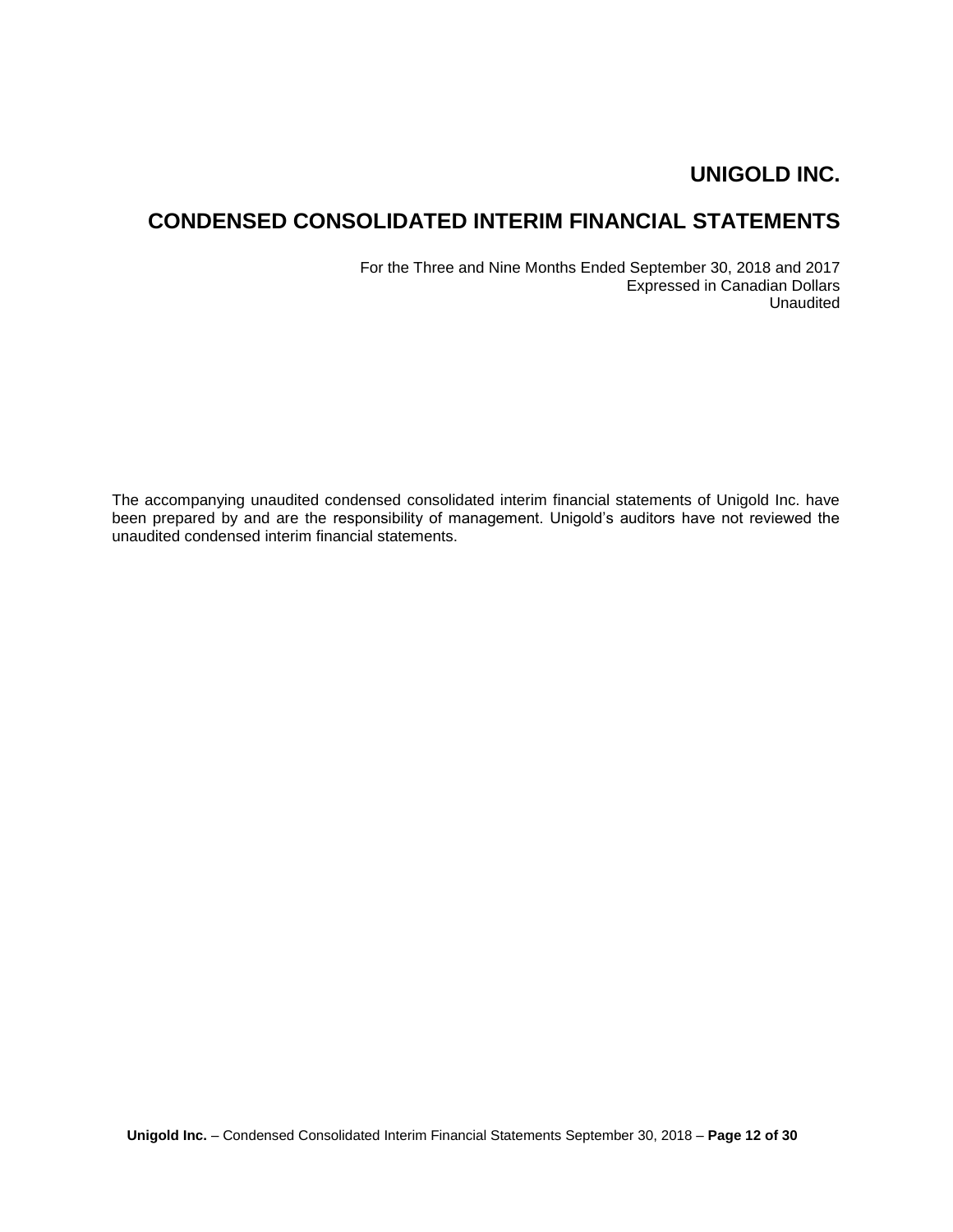# *CONDENSED CONSOLIDATED INTERIM STATEMENTS OF FINANCIAL POSITION*

*(Expressed in Canadian Dollars)*

|                                                              | <b>September 30, 2018</b> |                   |
|--------------------------------------------------------------|---------------------------|-------------------|
| As at,                                                       | (unaudited)               | December 31, 2017 |
| <b>Assets</b>                                                |                           |                   |
| <b>Current assets</b>                                        |                           |                   |
| Cash                                                         | \$766,574                 | \$1,453,259       |
| Other receivables                                            | 12,130                    | 22,272            |
| Other financial assets and prepaids                          | 24,178                    | 18,379            |
| Total current assets                                         | 802,882                   | 1,493,910         |
| <b>Non-current assets</b>                                    |                           |                   |
| Property, plant and equipment (Note 6)                       | 302,329                   | 443,623           |
| Exploration properties (Note 7)                              | 283,747                   | 283,747           |
| Exploration and evaluation assets (Note 7)                   | 39,958,866                | 39,610,247        |
|                                                              |                           |                   |
| <b>Total assets</b>                                          | \$41,347,824              | \$41,831,527      |
|                                                              |                           |                   |
| <b>Liabilities</b>                                           |                           |                   |
| <b>Current liabilities</b>                                   |                           |                   |
| Accounts payable and accrued liabilities                     | \$<br>26,578              | \$<br>16,738      |
| <b>Total liabilities</b>                                     | 26,578                    | 16,738            |
|                                                              |                           |                   |
| Equity attributable to shareholders of the Corporation       |                           |                   |
| Share capital ( <i>Note</i> $8(a)$ )                         | 57,309,839                | 57,309,839        |
| Reserve for warrants ( <i>Note</i> $8(b)$ )                  | 1,990,736                 | 2,150,859         |
| Reserve for share-based payments (Note $8(c)$ )              | 758,035                   | 1,053,061         |
| Accumulated deficit                                          | (18,740,195)              | (18,701,801)      |
| Total equity attributable to shareholders of the Corporation | 41,318,415                | 41,811,958        |
| <b>Non-controlling interest</b>                              | 2,831                     | 2,831             |
| <b>Total equity</b>                                          | 41,321,246                | 41,814,789        |
| <b>Total liabilities and equity</b>                          | \$41,347,824              | \$41,831,527      |

Nature of operations *(Note 1)* Going concern *(Note 2)* Commitments and contingencies *(Notes 7 and 16)*

Approved on Behalf of the Board:

s/ Joseph Del Campo s/ Joseph Hamilton Director Director Director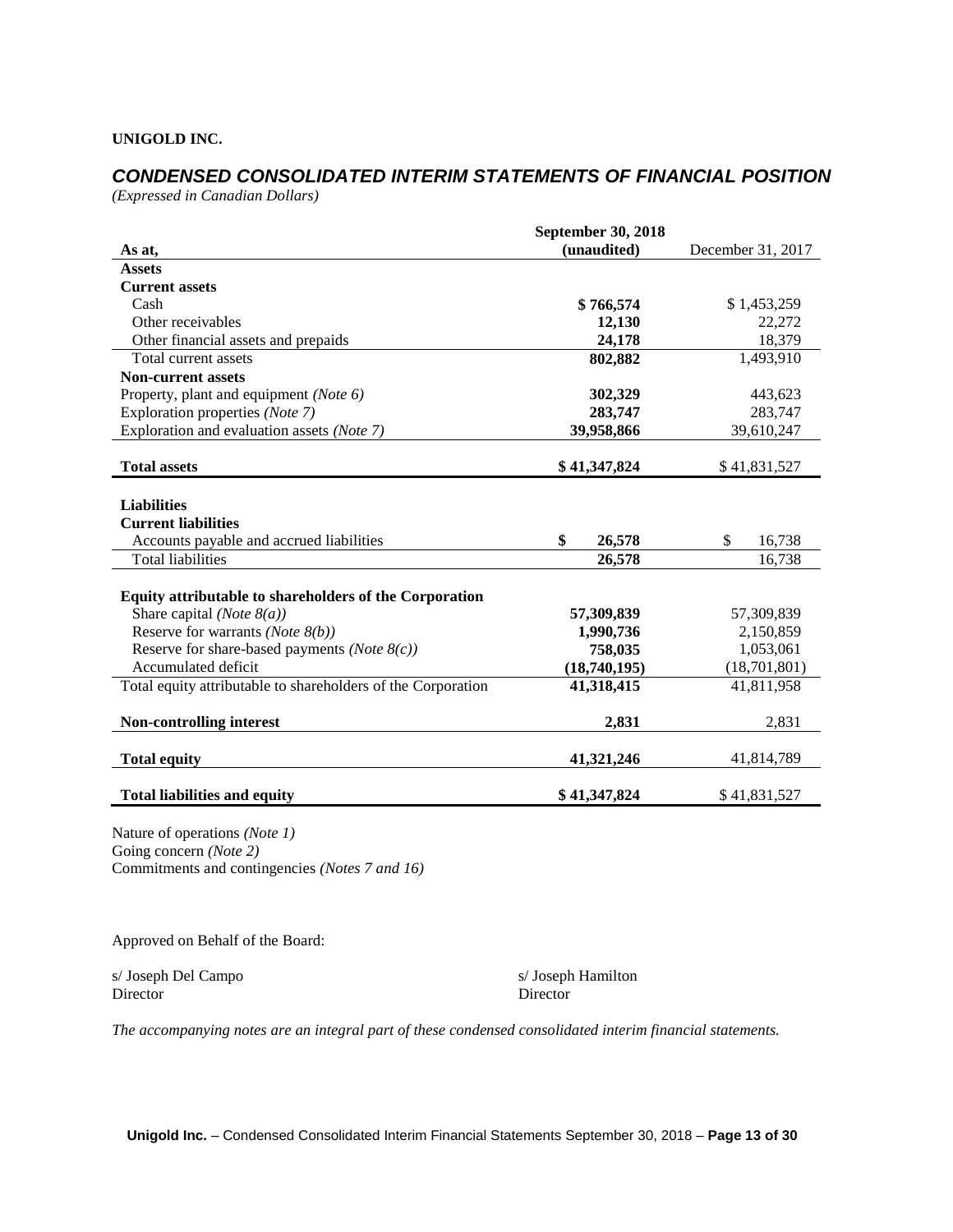## *CONDENSED CONSOLIDATED INTERIM STATEMENTS OF CHANGES IN SHAREHOLDERS' EQUITY*

*(Unaudited-Expressed in Canadian Dollars)*

|                                   |            | Share capital | Other reserves |             |             | Accumulated<br>Equity |                 |
|-----------------------------------|------------|---------------|----------------|-------------|-------------|-----------------------|-----------------|
|                                   | Number     |               |                | Share-based | Total other | Deficit               | attributable to |
|                                   | of shares  | Amount        | Warrants       | payment     | reserves    |                       | shareholders    |
| <b>Balance, January 1, 2018</b>   | 45,671,309 | \$57,309,839  | \$2,150,859    | \$1,053,061 | \$3,203,920 | \$(18,701,801)        | \$41,811,958    |
| Transfer to deficit on expiry     |            |               |                | (162,909)   | (162,909)   | 162,909               |                 |
| Net loss for the period           |            |               |                |             |             | (237, 235)            | (237, 235)      |
| <b>Balance March 31, 2018</b>     | 45,671,309 | \$57,309,839  | \$2,150,859    | \$890,152   | \$3,041,011 | \$(18,776,127)        | \$41,574,723    |
| Transfer to deficit on expiry     |            |               | (160, 123)     |             | (160, 123)  | 160,123               |                 |
| Net loss for the period           |            |               |                |             |             | (121, 472)            | (121, 472)      |
| <b>Balance June 30, 2018</b>      | 45,671,309 | \$57,309,839  | \$1,990,736    | \$890,152   | \$2,880,888 | \$(18,737,476)        | \$41,453,251    |
| Transfer to deficit on expiry     |            |               |                | (132, 117)  | (132, 117)  | 132.117               |                 |
| Net loss for the period           |            |               |                |             |             | (134, 836)            | (134, 836)      |
| <b>Balance September 30, 2018</b> | 45,671,309 | \$57,309,839  | \$1,990,736    | \$758,035   | \$2,748,771 | \$ (18,740,195)       | \$41,318,415    |
|                                   |            |               |                |             |             |                       |                 |
|                                   |            |               |                |             |             |                       |                 |
| Balance, January 1, 2017          | 45,621,309 | \$57,299,940  | \$3,249,939    | \$1,671,314 | \$4,921,253 | \$ (19,806,679)       | \$42,414,514    |
| Net loss for the period           |            |               |                |             |             | (184, 116)            | (184, 116)      |
| <b>Balance March 31, 2017</b>     | 45,621,309 | \$57,299,940  | \$3,249,939    | \$1,671,314 | \$4,921,253 | \$ (19,990,795)       | \$42,230,398    |
| Transfer to deficit on expiry     |            |               | (1,099,080)    | (598,020)   | (1,697,100) | 1,697,100             |                 |
| Net loss for the period           |            |               |                |             |             | (178, 647)            | (178, 647)      |
| Balance June 30, 2017             | 45,621,309 | \$57,299,940  | \$2,150,859    | \$1,073,294 | \$3,224,153 | \$ (18, 472, 342)     | \$42,051,751    |
| Options exercised                 | 50,000     | 9,899         |                | (4,899)     | (4,899)     |                       | 5,000           |
| Transfer to deficit on expiry     |            |               |                | (15, 334)   | (15, 334)   | 15,334                |                 |
| Net loss for the period           |            |               |                |             |             | (146.755)             | (146, 755)      |
| <b>Balance September 30, 2017</b> | 45,671,309 | \$57,309,839  | \$2,150,859    | \$1,053,061 | \$3,203,920 | \$ (18,603,763)       | \$41,909,996    |
| Net loss for the period           |            |               |                |             |             | (98,038)              | (98,038)        |
| <b>Balance December 31, 2017</b>  | 45,671,309 | \$57,309,839  | \$2,150,859    | \$1,053,061 | \$3,203,920 | \$(18,701,801)        | \$41,811,958    |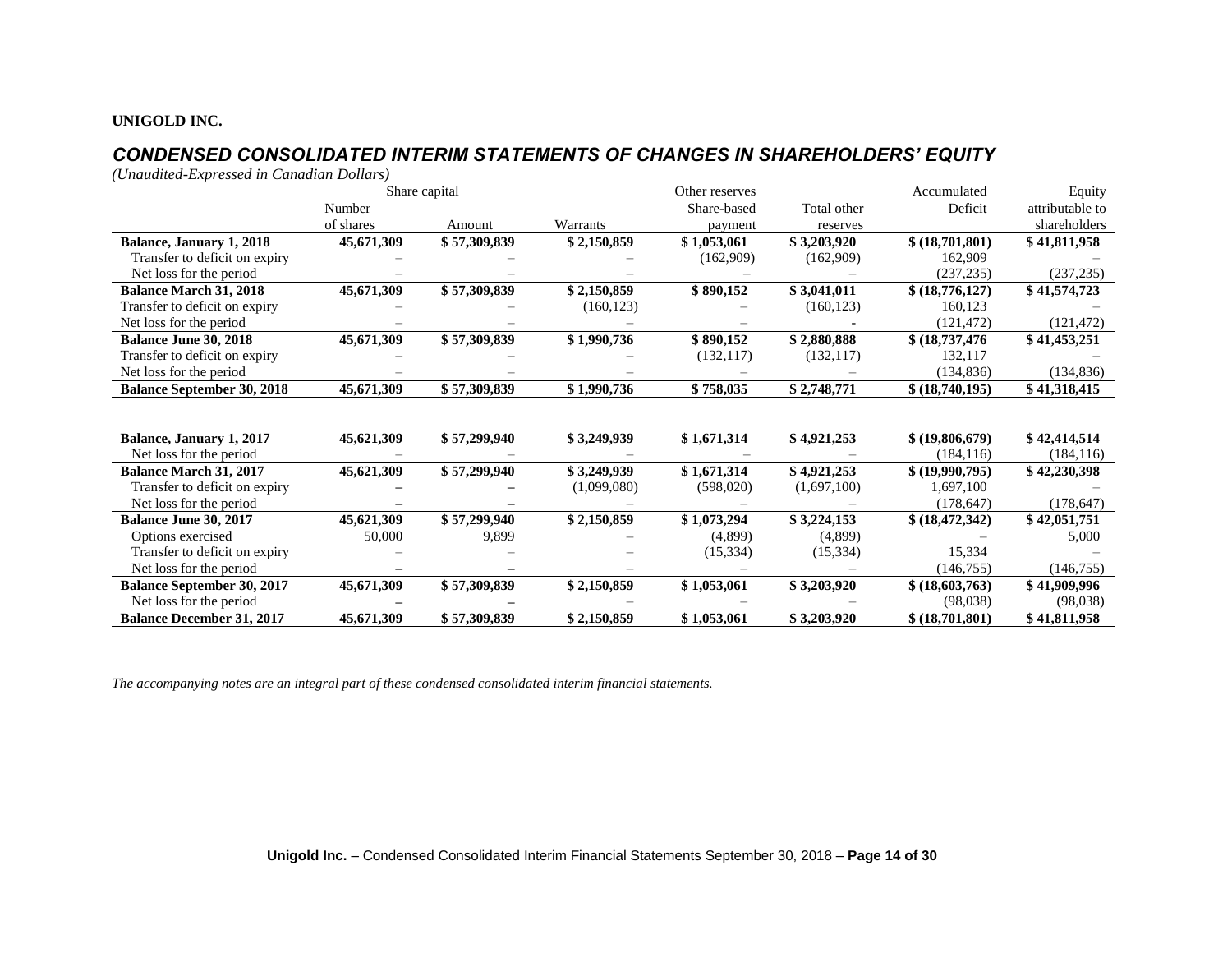## *CONDENSED CONSOLIDATED INTERIM STATEMENTS OF COMPREHENSIVE LOSS*

*(Unaudited-Expressed in Canadian Dollars)* 

|                                                     | Three months ended September 30, |             | Nine months ended September 30, |               |
|-----------------------------------------------------|----------------------------------|-------------|---------------------------------|---------------|
|                                                     | 2018                             | 2017        | 2018                            | 2017          |
| <b>Operating expenses</b>                           |                                  |             |                                 |               |
| Compensation (Note 11)                              | \$77,745                         | \$75,995    | \$234,678                       | \$254,774     |
| Professional and consulting fees                    | 21,153                           | 13,653      | 56,848                          | 122,380       |
| Travel and business development                     | 13,152                           | 23,696      | 28,413                          | 40,455        |
| Listing and shareholder information                 | 7,183                            | 10,678      | 29,682                          | 33,752        |
| General and administrative expenses                 | 14,485                           | 21,070      | 53,632                          | 60,081        |
| Amortization                                        |                                  | 186         |                                 | 558           |
| Loss on disposal of property, plant                 |                                  |             |                                 |               |
| and equipment                                       |                                  |             | 89,703                          |               |
| Foreign exchange(gain) loss                         | (2, 877)                         | 5,025       | 516                             | 11,321        |
| Net loss for the period before the<br>undernoted    | (134, 836)                       | (150, 303)  | (493, 472)                      | (523, 328)    |
| Investment income                                   | 5                                | 3,548       | (71)                            | 13,810        |
| Total loss and comprehensive loss for<br>the period | \$ (134,836)                     | \$(146,755) | \$ (493,543)                    | \$ (509, 518) |
| Net loss per share - basic & diluted<br>(Note 10)   | \$ (0.00)                        | \$ (0.00)   | \$ (0.01)                       | \$ (0.01)     |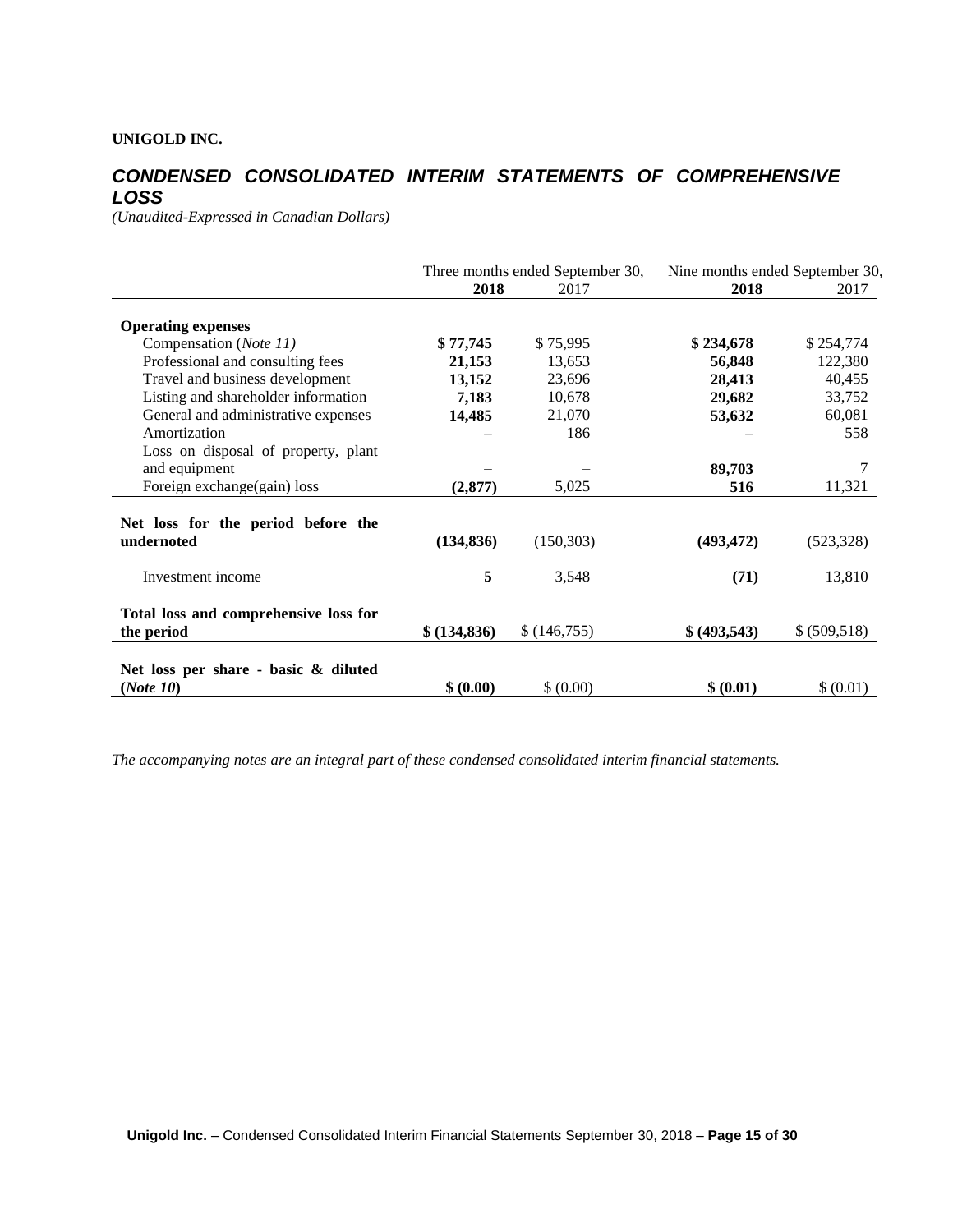### *NOTES TO THE CONDENSED CONSOLIDATED INTERIM FINANCIAL STATEMENTS*

*For the periods ended September 30, 2018 and 2017* Unaudited-Expressed in Canadian dollars unless otherwise stated.

#### **UNIGOLD INC.**

### *CONDENSED CONSOLIDATED INTERIM STATEMENTS OF CASH FLOWS*

*(Unaudited-Expressed in Canadian Dollars)* 

| For the nine month period ended September 30,    | 2018         | 2017          |
|--------------------------------------------------|--------------|---------------|
|                                                  |              |               |
| <b>Cash flows from operating activities</b>      |              |               |
| Net loss for the period                          | \$ (493,543) | \$ (509, 518) |
| Adjustments to add/(deduct) non-cash items       |              |               |
| Amortization                                     |              | 558           |
| Loss on disposal of property, plant<br>and       |              |               |
| equipment                                        | 89,703       | 7             |
| Deduct investment income                         | (11, 020)    | (9,113)       |
|                                                  | (414, 860)   | (518,066)     |
| Working capital adjustments                      |              |               |
| Other receivables                                | 10,141       | 18,685        |
| Other financial assets and prepaids              | (5,798)      | (4,502)       |
| Accounts payable and accrued liabilities         | 9,840        | 6,026         |
| Net cash flows from operating activities         | (400, 677)   | (497, 857)    |
|                                                  |              |               |
| <b>Cash flows from investing activities</b>      |              |               |
| Disposal of fixed assets                         |              | 5,761         |
| Acquisition of exploration and evaluation assets | (297, 028)   | (403, 641)    |
| Investment income                                | 11,020       | 9,113         |
| Net cash flows from investing activities         | (286,008)    | (388, 767)    |
|                                                  |              |               |
| <b>Cash flows from financing activities</b>      |              |               |
| Exercise of options                              |              | 5,000         |
| Net cash flows from financing activities         |              | 5,000         |
|                                                  |              |               |
| Net decrease in cash                             | (686, 685)   | (881, 624)    |
| Cash, beginning of period                        | 1,453,259    | 2,594,593     |
| Cash, end of period                              | \$766,574    | \$1,712,969   |

Supplemental information pertaining to cash flows *(Note 13)*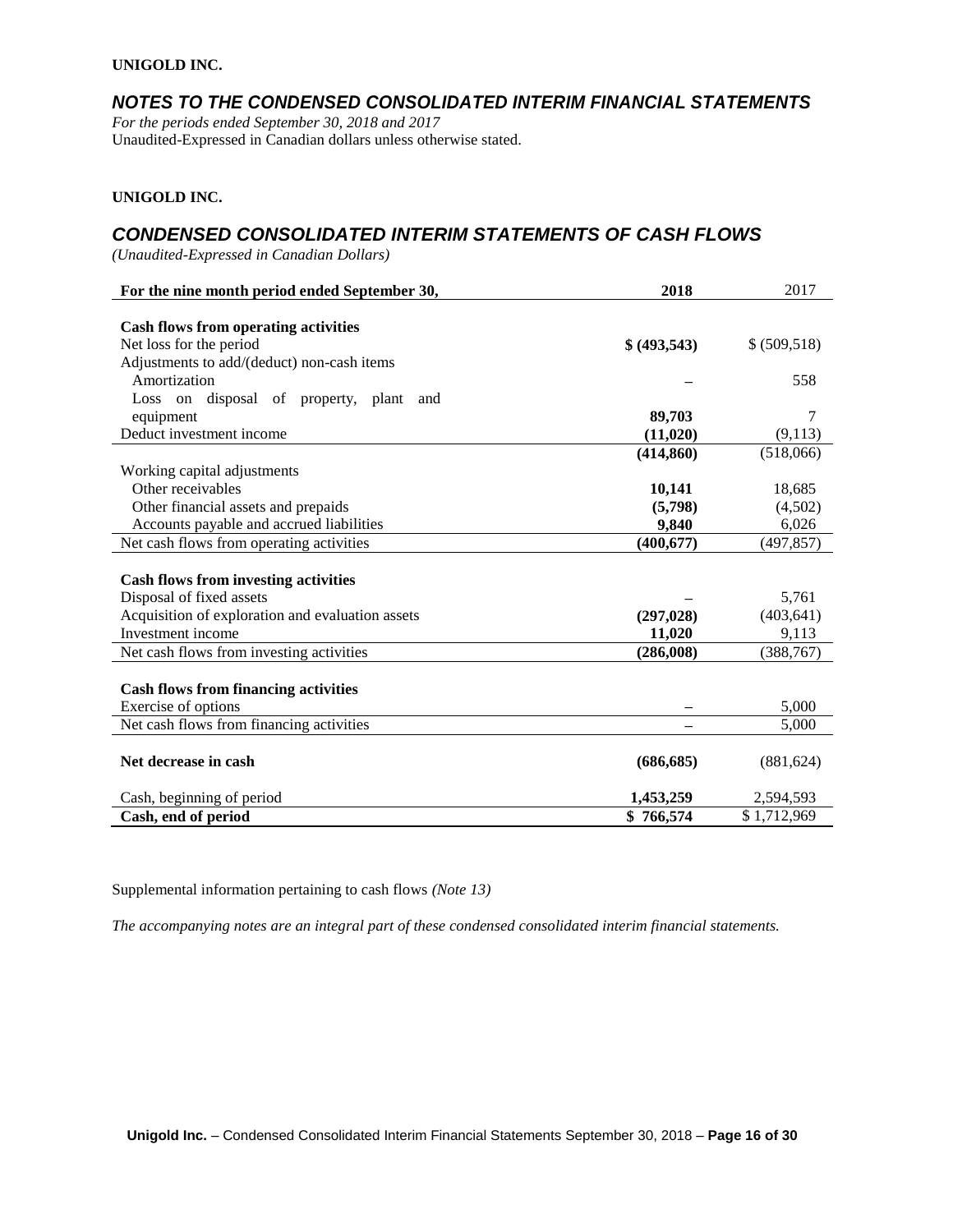## *NOTES TO THE CONDENSED CONSOLIDATED INTERIM FINANCIAL STATEMENTS*

*For the periods ended September 30, 2018 and 2017* Unaudited-Expressed in Canadian dollars unless otherwise stated.

### **1.** *Nature of Operations and Basis of Presentation*

#### *Nature of operations*

Unigold Inc. ("Unigold" or the "Corporation") was incorporated pursuant to the Business Corporations Act (Ontario) on May 9, 1990. The Corporation's executive office is located at 44 Victoria Street, Suite 1102, Toronto, Ontario M5C 1Y2.

Unigold is in the process of exploring its property in the Dominican Republic.

#### *Basis of presentation*

These condensed consolidated interim financial statements include the accounts of the Corporation, and its wholly owned subsidiary, Unigold Resources Inc., which is incorporated in Canada under the Canada Business Corporations Act, and its 97% owned subsidiary, Unigold Dominicana, S.R.L., which is incorporated in the Dominican Republic. All material intercompany balances and transactions have been eliminated.

## *2. Going Concern*

These condensed consolidated interim financial statements have been prepared on a going concern basis. The going concern basis of presentation assumes that the Corporation will continue in operation for the foreseeable future and be able to realize its assets and discharge its liabilities and commitments in the normal course of business. Because of continuing operating losses, the Corporation's continuance as a going concern is dependent upon its ability to obtain adequate financing or to reach profitable levels of operation. Management feels that there is a material uncertainty, which causes significant doubt about the Corporation's ability to continue as a going concern. To address its financing requirements, the Corporation will seek financing through measures that may include joint venture agreements, debt and equity financings, asset sales, and rights offerings to existing shareholders.

It is not possible to predict whether financing efforts will be successful or if Unigold will attain profitable levels of operation. These condensed consolidated interim financial statements do not include any adjustments to the carrying values of assets and liabilities and the reported expenses and statement of financial position classification that would be necessary should the Corporation be unable to continue as a going concern and therefore be required to realize its assets and liquidate its liabilities and commitments in other than the normal course of business and at amounts different from those in the accompany consolidated financial statements. These adjustments could be material.

## *3. Measurement Uncertainty*

The business of mining and exploring for minerals involves a high degree of risk and there can be no assurance that current exploration programs will result in profitable mining operations. The recoverability of the carrying value of exploration properties and exploration and evaluation assets, and the Corporation's continued existence is dependent upon the preservation of its interest in the underlying properties, the discovery of economically recoverable reserves, the achievement of profitable operations, or the ability of the Corporation to raise alternative financing, if necessary, or alternatively upon the Corporation's ability to dispose of its interests on an advantageous basis. Changes in future conditions could require material write-downs of the carrying values. All of the Corporation's exploration properties are located outside of Canada and are subject to the risk of foreign investment, including increases in taxes and royalties, renegotiation of contracts, currency exchange fluctuations and political uncertainty.

Although the Corporation has taken steps to verify title to the properties on which it is conducting exploration and in which it has an interest, in accordance with industry standards for the current state of exploration of such properties, these procedures do not guarantee the Corporation's title. Property title may be subject to unregistered prior agreements and non-compliance with regulatory and environmental requirements.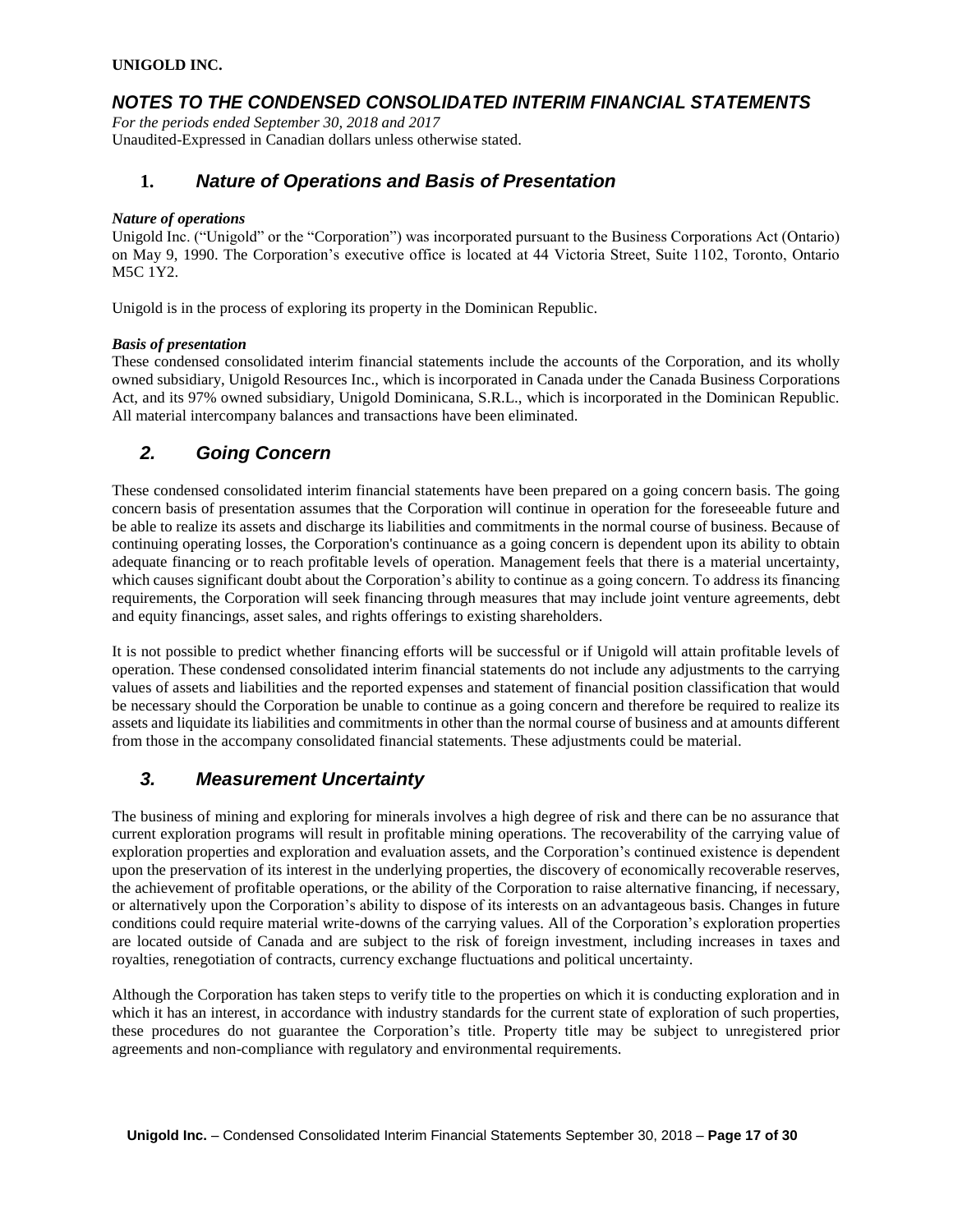## *NOTES TO THE CONDENSED CONSOLIDATED INTERIM FINANCIAL STATEMENTS*

*For the periods ended September 30, 2018 and 2017* Unaudited-Expressed in Canadian dollars unless otherwise stated.

## *4. Summary of Significant Accounting Policies*

#### **(a) Statement of compliance**

These condensed consolidated interim financial statements, including comparatives, have been prepared in accordance with International Accounting Standard ("IAS") 34 *Interim Financial Reporting* using the accounting policies consistent with International Financial Reporting Standards ("IFRS") as issued by the International Accounting Standards Board. These condensed consolidated interim financial statements have been prepared on the basis of and using accounting policies, methods of computation and presentation consistent with those applied in Unigold's 2017 Consolidated Annual Financial Statements. The accounting policies applied in these condensed consolidated interim financial statements are based on IFRS issued and outstanding as of November 21, 2018, the date the Audit Committee approved these statements. Any subsequent changes to IFRS that are given effect in the Corporation's annual consolidated financial statements for the year ending December 31, 2017 could result in restatement of these condensed consolidated interim financial statements, including the transition adjustments recognized on change-over to IFRS.

The preparation of financial statements in accordance with IAS 34 requires the use of certain critical accounting estimates. It also requires management to exercise judgement in applying the Corporation's accounting policies. See *Note 5*.

#### **(b) Basis of preparation**

The condensed consolidated interim financial statements are presented in Canadian dollars. The financial statements are prepared on the historical cost basis. In addition, these financial statements are prepared using the accrual basis of accounting except for cash flow information.

#### **(c) Accounting standards and interpretations issued but not yet adopted**

Certain pronouncements were issued by the IASB or the IFRIC that are mandatory for accounting periods on or after January 1, 2018 or later periods. Many are not applicable or do not have a significant impact to the Corporation and have been excluded. The following have not yet been adopted and are being evaluated to determine their impact on the Corporation.

IFRS 16 – Leases ("IFRS 16") was issued in January 2016 and replaces IAS 17 – Leases as well as some lease related interpretations. With certain exceptions for leases under twelve months in length or for assets of low value, IFRS 16 states that upon lease commencement a lessee recognises a right-of-use asset and a lease liability. The right-of-use asset is initially measured at the amount of the liability plus any initial direct costs. After lease commencement, the lessee shall measure the right-of-use asset at cost less accumulated depreciation and accumulated impairment. A lessee shall either apply IFRS 16 with full retrospective effect or alternatively not restate comparative information but recognise the cumulative effect of initially applying IFRS 16 as an adjustment to opening equity at the date of initial application. IFRS 16 requires that lessors classify each lease as an operating lease or a finance lease. A lease is classified as a finance lease if it transfers substantially all the risks and rewards incidental to ownership of an underlying asset. Otherwise, it is an operating lease. IFRS 16 is effective for annual periods beginning on or after January 1, 2019. Earlier adoption is permitted if IFRS 15 has also been applied. Unigold believes adoption of the new standard will not have a material impact as it has no leases with a term of more than twelve months.

#### **(d) Accounting policies**

The accounting policies applied by the Corporation in these condensed consolidated interim financial statements are the same as those applied to the Corporation's annual consolidated financial statements for the year ended December 31, 2017 and the corresponding interim reporting period. *Note 4* to those annual statements describes the significant accounting policies used by the Corporation. These interim financial statements do not include all the notes of the type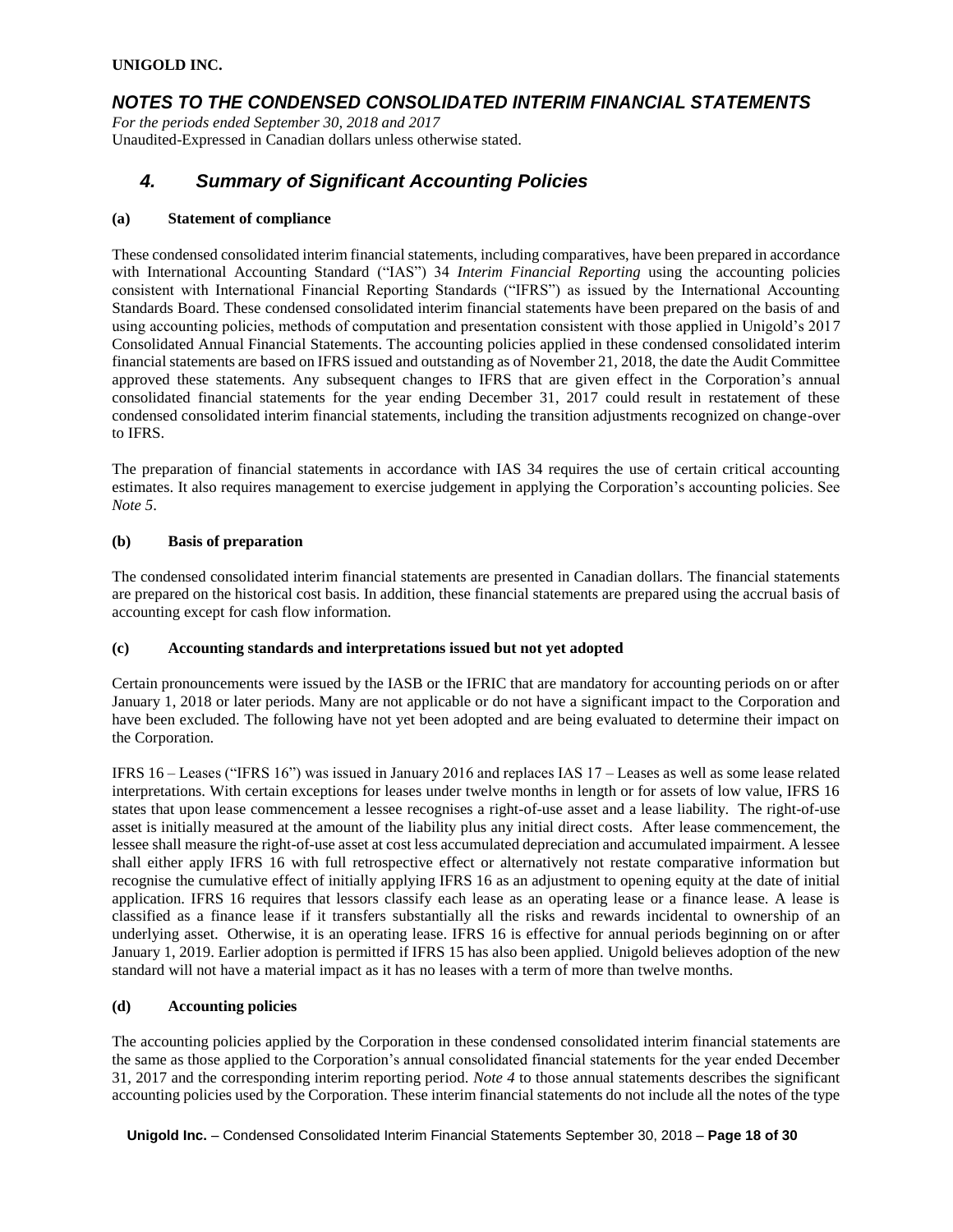### *NOTES TO THE CONDENSED CONSOLIDATED INTERIM FINANCIAL STATEMENTS*

*For the periods ended September 30, 2018 and 2017* Unaudited-Expressed in Canadian dollars unless otherwise stated.

normally included in an annual financial report and therefore should be read in conjunction with the Corporation's annual financial statements for the year ended December 31, 2017, as they provide an update of previously reported information.

## *5. Significant Accounting Judgments and Estimates*

The preparation of these condensed consolidated interim financial statements requires management to make estimates and assumptions that affect the reported amounts of assets and liabilities at the date of the financial statements and reported amounts of expenses during the reporting period. Actual outcomes could differ from these estimates. The condensed consolidated interim financial statements include estimates which, by their nature, are uncertain. The impacts of such estimates are pervasive throughout the consolidated financial statements, and may require accounting adjustments based on future occurrences. Revisions to accounting estimates are recognized in the period in which the estimate is revised and the revision affects both current and future periods.

Significant assumptions about the future and other sources of estimation uncertainty that management has made at the statement of financial position date, that could result in a material adjustment to the carrying amounts of assets and liabilities, in the event that actual results differ from assumptions made, relate to, but are not limited to, the following:

- i. the recoverability of exploration properties and exploration and evaluation assets which are included in the condensed consolidated interim statement of financial position;
- ii. the inputs used in accounting for valuation of warrants and options which are included in the condensed consolidated interim statement of financial position;
- iii. the inputs used in accounting for share-based compensation expense in the condensed consolidated interim statement of comprehensive loss;
- iv. the nil provision for asset retirement obligations which is included in the condensed consolidated interim statement of financial position;
- v. the estimated useful life of property, plant and equipment; and
- vi. the existence and estimated amount of contingencies (*Note 16*).

## *6. Property, Plant and Equipment*

Vehicles, field equipment, and camp and buildings relate to the Corporation's exploration activities. During the nine month period ended September 30, 2018, \$51,591 (2017 – \$84,126) of amortization was capitalized to exploration and evaluation assets.

|                               |          |                       |           |                    | Camp             |              |
|-------------------------------|----------|-----------------------|-----------|--------------------|------------------|--------------|
| Cost                          | Land     | Computer<br>equipment | Vehicles  | Field<br>equipment | and<br>buildings | <b>Total</b> |
|                               |          |                       |           |                    |                  |              |
| Balance December 31, 2016     | \$13,771 | \$130,482             | \$77,316  | \$1,396,041        | \$328,645        | \$1,946,255  |
| Disposals/transfer            |          | (16,733)              | (25, 559) |                    |                  | (42, 291)    |
| Balance December 31, 2017     | \$13,771 | \$113,749             | \$51,757  | \$1,396,042        | \$328,645        | \$1,903,964  |
| Write down                    |          | (113,749)             |           | (594, 044)         |                  | (707,793)    |
| Balance March 31, 2018        | \$13,771 | \$                    | \$51,757  | \$801,998          | \$328,645        | \$1,196,171  |
| Balance June 30, 2018         | \$13,771 | \$                    | \$51,757  | \$801,998          | \$328,645        | \$1,196,171  |
| <b>Balance Sept. 30, 2018</b> | \$13.771 | \$                    | \$51,757  | \$801,998          | \$328,645        | \$1,196,171  |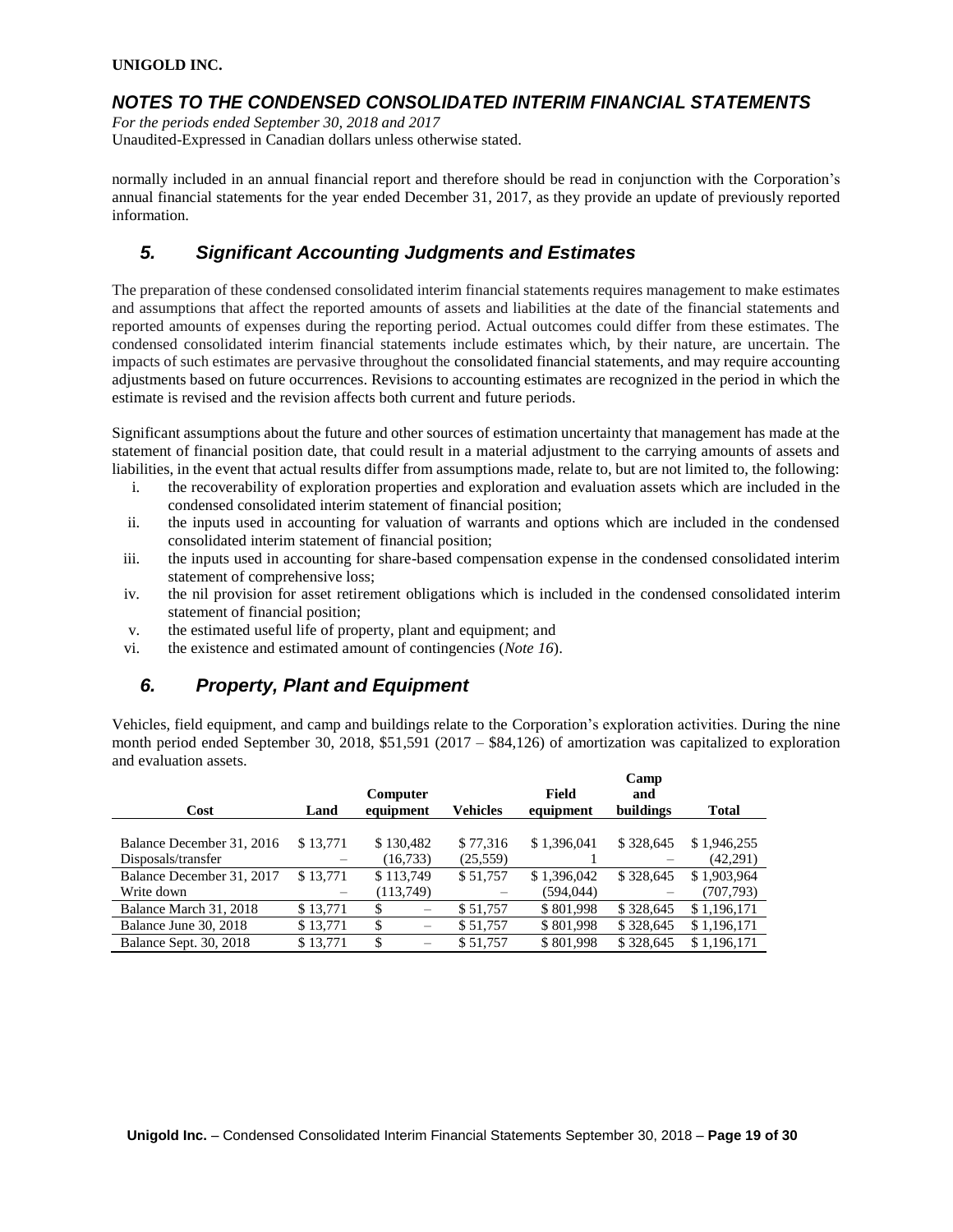## *NOTES TO THE CONDENSED CONSOLIDATED INTERIM FINANCIAL STATEMENTS*

*For the periods ended September 30, 2018 and 2017* Unaudited-Expressed in Canadian dollars unless otherwise stated.

| <b>Amortization and</b><br>impairment     | Land |          | Computer<br>equipment |       | <b>Vehicles</b>   | Field<br>equipment    | Camp<br>and<br>buildings | <b>Total</b>           |
|-------------------------------------------|------|----------|-----------------------|-------|-------------------|-----------------------|--------------------------|------------------------|
|                                           | \$   |          |                       |       |                   |                       | \$207,967                |                        |
| Balance December 31, 2016<br>Amortization |      | $\equiv$ | \$101,236             | 8.773 | \$60,709<br>3,252 | \$1,012,299<br>76.752 | 24.136                   | \$1,382,211<br>112.913 |
| Disposals/transfer                        |      |          | (14,992)              |       | (19,791)          |                       |                          | (34,783)               |
| Balance December 31, 2017                 | \$   |          | \$95,017              |       | \$44,170          | \$1,089,051           | \$232,103                | \$1,460,341            |
| Amortization                              |      |          |                       |       | 569               | 11.801                | 5,840                    | 18.210                 |
| Write down                                |      |          | (95,017)              |       |                   | (523,073)             |                          | (618,090)              |
| Balance March 31, 2018                    | \$.  |          | \$                    |       | \$44,739          | \$577,779             | \$237.943                | \$860,461              |
| Amortization                              |      |          |                       |       | 569               | 11.801                | 5.840                    | 18.210                 |
| Balance June 30, 2018                     | \$   |          | \$                    |       | \$45,308          | \$589,580             | \$243.783                | \$878,671              |
| Amortization                              |      |          |                       |       | 569               | 11.801                | 2.801                    | 15,171                 |
| Balance Sept. 30, 2018                    | \$.  |          | \$                    |       | \$45,877          | \$601.381             | \$246,584                | \$893,842              |

|                      | Land     | Computer<br>equipment | <b>Vehicles</b> | Field<br>equipment | Camp<br>and<br>buildings | <b>Total</b> |
|----------------------|----------|-----------------------|-----------------|--------------------|--------------------------|--------------|
|                      |          |                       |                 |                    |                          |              |
| At December 31, 2017 | \$13,771 | \$18.732              | \$7.587         | \$306,991          | \$96,542                 | \$443,623    |
| At March 31, 2018    | 13,771   |                       | 7.018           | 224,219            | 90.702                   | 335,710      |
| At June 30, 2018     | 13,771   |                       | 6.449           | 212.418            | 84,862                   | 317,500      |
| At Sept. 30, 2018    | 13,771   |                       | 5.880           | 200,617            | 82.061                   | 302,329      |

## *7. Exploration Properties and Exploration and Evaluation Assets*

Exploration properties and deferred exploration and evaluation costs consist of the following:

|                                   | <b>Balance</b><br>December 31. | 2017             | <b>Balance</b><br>December 31, | 2018             | <b>Balance</b><br>September 30, |
|-----------------------------------|--------------------------------|------------------|--------------------------------|------------------|---------------------------------|
|                                   | 2016                           | <b>Additions</b> | 2017                           | <b>Additions</b> | 2018                            |
| Exploration property interests    | \$283,747                      |                  | \$283,747                      |                  | \$283,747                       |
| Exploration and evaluation assets | \$39,000,999                   | \$609,247        | \$39,610,246                   | \$215,203        | \$39,825,449                    |

#### **Neita**

The Corporation owns 100% of the exploration rights for gold, silver, copper, zinc and all associated minerals on the Neita Property in the northwestern Dominican Republic, as well as a sole and exclusive option for the commercial mining of the mineral deposits. On May 22, 2018, Unigold announced that the Ministry of Energy and Mines of the Dominican Republic has granted the Corporation the Neita Fase II Exploration Concession. The Concession is valid for a three-year period after which there is a possibility to two additional one-year extensions. On November 2, 2018, Unigold announced that the environmental permit for Neita had been approved by the Ministry of the Environment of the Dominican Republic. The permit is valid for a two-year period.

During the period ended September 30, 2018, \$51,591 (2017 – \$84,126) of amortization was capitalized to exploration and evaluation assets.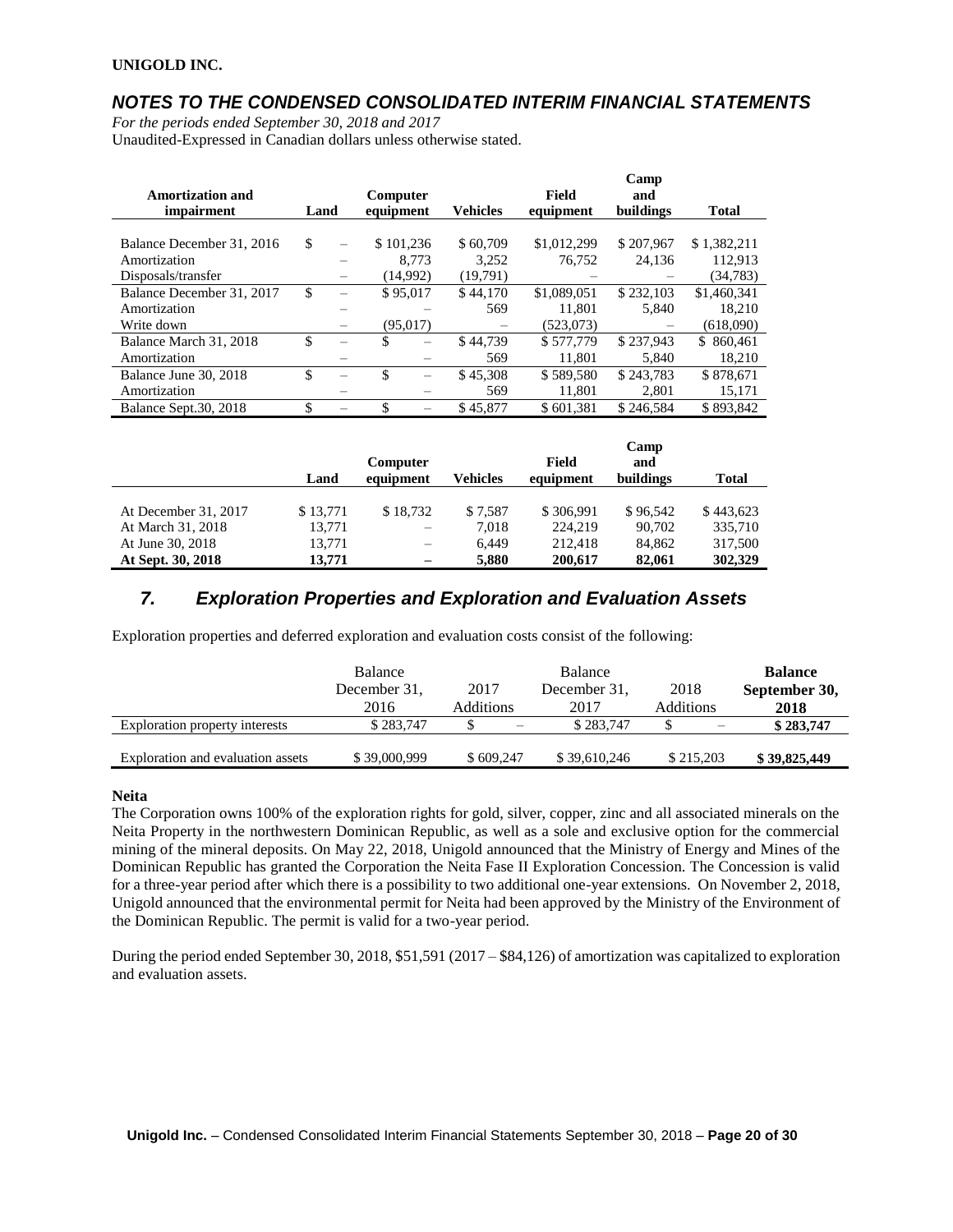### *NOTES TO THE CONDENSED CONSOLIDATED INTERIM FINANCIAL STATEMENTS*

*For the periods ended September 30, 2018 and 2017* Unaudited-Expressed in Canadian dollars unless otherwise stated.

### *8. Equity Attributable to Equity Holders of the Corporation*

#### **(a) Common shares**

*Authorized, issued and outstanding shares*

Common shares, no par value, authorized unlimited number of shares, issued and outstanding were 45,671,309 shares as at September 30, 2018 (December 31, 2017 – 45,671,309).

|                                   | <b>Number of shares</b> | \$         |
|-----------------------------------|-------------------------|------------|
| Balance December 31, 2016         | 45,621,309              | 57,299,940 |
| Balance March 31, 2017            | 45,621,309              | 57,299,940 |
| Balance June 30, 2017             | 45,621,309              | 57,299,940 |
| Option exercise                   | 50,000                  | 9.899      |
| Balance September 30, 2017        | 45,671,309              | 57,309,839 |
| Balance December 31, 2017         | 45,671,309              | 57,309,839 |
| Balance March 31, 2018            | 45,671,309              | 57,309,839 |
| Balance June 30, 2018             | 45,671,309              | 57,309,839 |
| <b>Balance September 30, 2018</b> | 45,671,309              | 57,309,839 |

#### **(b) Reserve for warrants**

A summary of share purchase warrants outstanding and changes during the periods indicated is presented below:

|                                   | Number of<br><b>Warrants</b> | <b>Weighted average</b><br>exercise price \$ | Weighted average<br>grant date fair value \$ |
|-----------------------------------|------------------------------|----------------------------------------------|----------------------------------------------|
| Balance December 30, 2016         | 18,620,000                   | 0.81                                         | 3,249,939                                    |
| Balance March 31, 2017            | 18,620,000                   | 0.81                                         | 3,249,939                                    |
| Expired                           | (1,500,000)                  | 0.73                                         | (1,099,080)                                  |
| Balance June 30, 2017             | 17,120,000                   | 0.44                                         | 2,150,859                                    |
| Balance September 30, 2017        | 17,120,000                   | 0.44                                         | 2,150,859                                    |
| Balance December 31, 2017         | 17,120,000                   | 0.44                                         | 2,150,859                                    |
| Balance March 31, 2018            | 17,120,000                   | 0.44                                         | 2,150,859                                    |
| Expired                           | (1,120,000)                  | (0.30)                                       | (160, 123)                                   |
| Balance June 30, 2018             | 16,000,000                   | 0.45                                         | 1,990,736                                    |
| <b>Balance September 30, 2018</b> | 16,000,000                   | 0.45                                         | 1,990,736                                    |

As a result of the private placement financing in May 2016, the Corporation issued 16,000,000 warrants. Each Warrant entitles the holder thereof to purchase one common share of the Corporation at an exercise price of \$0.45 at any time prior to May 25, 2018. The Corporation has the right to accelerate the expiry date of the Warrants on notice to the holders of Warrants if the closing price of the Corporation's common shares on a stock exchange in Canada is higher than \$0.90 per common share for more than 20 consecutive trading days at any time after September 26, 2016, in which case the Warrants will expire 30 days after the date on which such notice is given. On May 2, 2018, Unigold announced the expiry date of the warrants was extended until May 25, 2019.

The fair value of the warrants issued in the 2016 private placement and the value of the replacement warrants was estimated at the date of grant using the Black-Scholes option-pricing model with the following assumptions: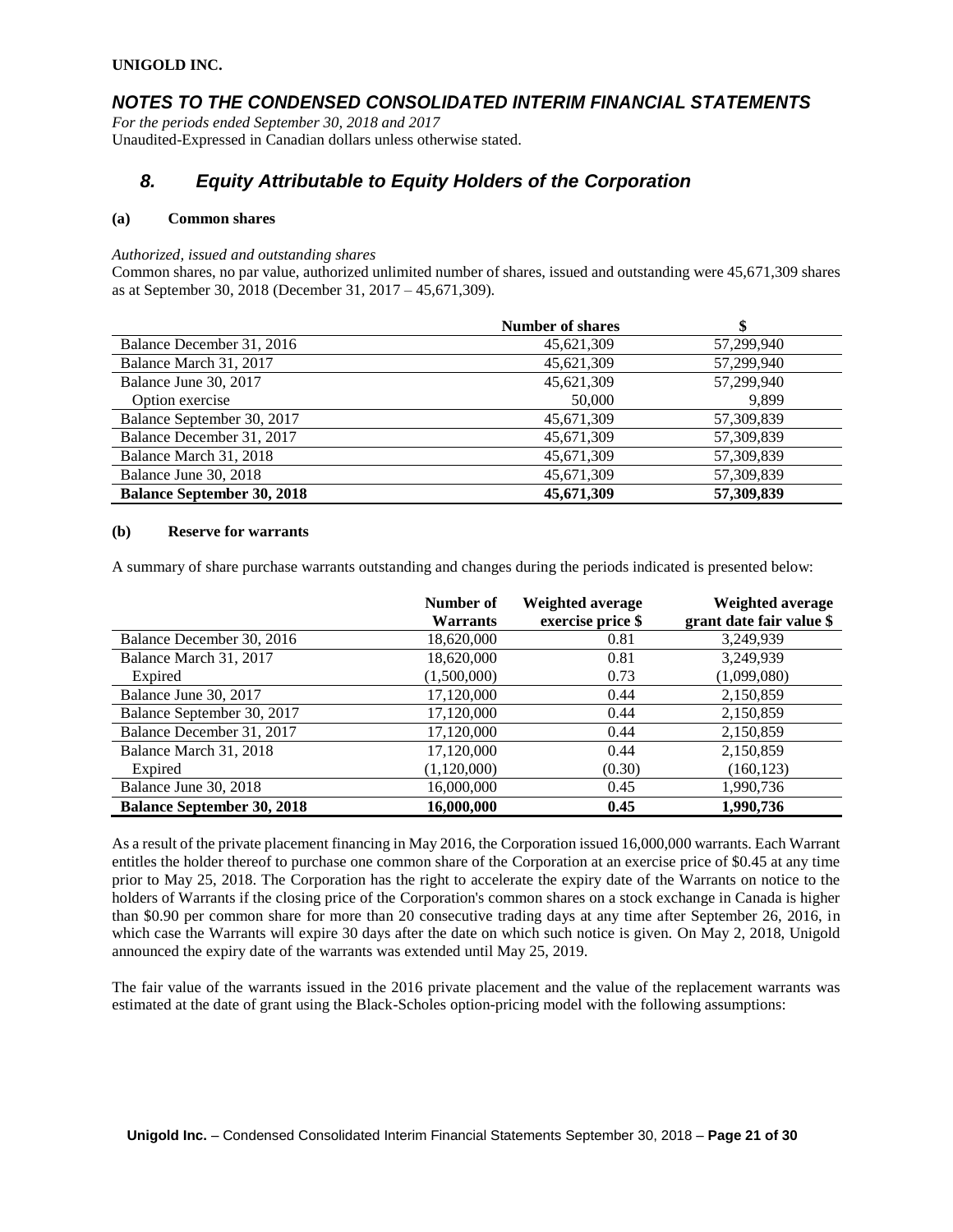## *NOTES TO THE CONDENSED CONSOLIDATED INTERIM FINANCIAL STATEMENTS*

*For the periods ended September 30, 2018 and 2017* Unaudited-Expressed in Canadian dollars unless otherwise stated.

|                          | 2016    |
|--------------------------|---------|
| Expected life            | 2 years |
| Expected volatility      | 245 %   |
| Risk-free rate           | 0.63%   |
| Expected annual dividend | Nil     |
| Grant date fair value    | \$0.124 |

In connection with the closing of the Private Placement, the Corporation issued an aggregate of 1,120,000 broker units (the "Broker Units"). Each Broker Unit entitles the holder thereof to purchase one unit of the Corporation until May 25, 2018 at an exercise price of \$0.30 per unit. Each unit consists of one common share of the Corporation and one common share purchase warrant of the Corporation having the same terms as the Warrants. The warrants expired unexercised.

The fair value of the broker warrants issued in the 2016 private placement was estimated at the date of grant using the Black-Scholes option-pricing model with the following assumptions:

| Expected life            | 2 years |
|--------------------------|---------|
| Expected volatility      | 245 %   |
| Risk-free rate           | 0.63%   |
| Expected annual dividend | Nil     |
| Grant date fair value    | \$0.143 |

At September 30, 2018 and December 31, 2017 the Corporation had warrants issued as follows:

|                 | 2018            |                         |             | 2017                    |                    |  |
|-----------------|-----------------|-------------------------|-------------|-------------------------|--------------------|--|
|                 |                 | Weighted                |             | Weighted                |                    |  |
|                 |                 | Average                 |             | Average                 |                    |  |
|                 | Number of       | <b>Remaining</b>        | Number of   | Remaining               |                    |  |
| <b>Exercise</b> | <b>Warrants</b> | <b>Contractual Life</b> | Warrants    | <b>Contractual Life</b> |                    |  |
| <b>Price</b>    | Outstanding     | - Years                 | Outstanding | - Years                 | <b>Expiry Date</b> |  |
| \$0.45          | 16,000,000      | 0.6                     | 16,000,000  | 0.5                     | May 25, 2019       |  |
| \$0.30          |                 |                         | 1,120,000   | 0.5                     | May 25, 2018       |  |
| \$0.45          | 16,000,000      | 0.6                     | 18,620,000  | 0.5                     |                    |  |

#### **(c) Reserve for share-based payment**

A summary of share-based payment reserve activity during the periods indicated is presented below:

| \$         |
|------------|
| 1,671,314  |
| 1,671,314  |
| 1,073,294  |
| (4,899)    |
| (15, 334)  |
| 1,053,061  |
| 1,053,061  |
| (162,909)  |
| 890,152    |
| 890,152    |
| (132, 117) |
| 758,035    |
|            |

**Unigold Inc.** – Condensed Consolidated Interim Financial Statements September 30, 2018 – **Page 22 of 30**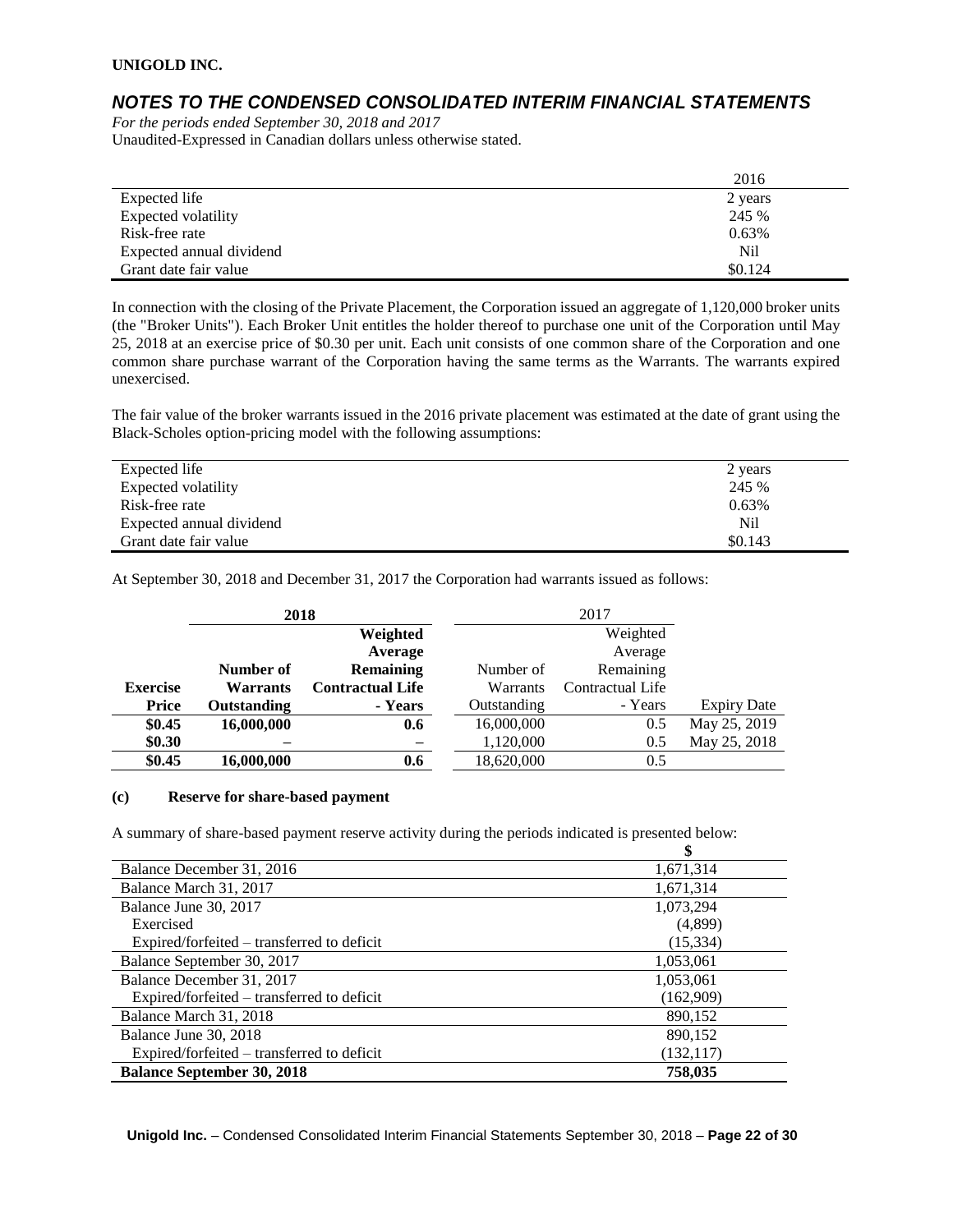## *NOTES TO THE CONDENSED CONSOLIDATED INTERIM FINANCIAL STATEMENTS*

*For the periods ended September 30, 2018 and 2017* Unaudited-Expressed in Canadian dollars unless otherwise stated.

## *9. Share - Based Payment – Employee Stock Option Plan*

The Corporation has a stock option plan (the "Plan"), the purpose of which is to attract, retain and motivate management, staff and consultants by providing them with the opportunity, through share options, to acquire a proprietary interest in the Corporation and benefit from its growth. The maximum number of options to be issued under the Plan shall not exceed 10% of the total number of common shares issued and outstanding. The options are non-transferable and may be granted for a term not exceeding five years. The exercise price of the options shall be determined by the board of directors on the basis of the market price of the common shares, subject to all applicable regulatory requirements.

A summary of the Plan activity during the periods indicated is presented below:

|                                   | <b>Number</b> | Weighted average exercise price \$ |
|-----------------------------------|---------------|------------------------------------|
| Balance December 31, 2016         | 3,830,000     | 0.55                               |
| Balance March 31, 2017            | 3,830,000     | 0.55                               |
| Expired/forfeited                 | (240,000)     | 3.30                               |
| Balance September 30, 2017        | 3,590,000     | 0.36                               |
| Exercised                         | (50,000)      | 0.10                               |
| Expired/forfeited                 | (50,000)      | 0.35                               |
| Balance September 30, 2017        | 3,490,000     | 0.37                               |
| Balance December 31, 2017         | 3,490,000     | 0.37                               |
| Expired/forfeited                 | (75,000)      | (2.80)                             |
| Balance March 31, 2018            | 3,415,000     | 0.32                               |
| Balance June 30, 2018             | 3,415,000     | 0.32                               |
| Expired/forfeited                 | (315,000)     | (0.30)                             |
| <b>Balance September 30, 2018</b> | 3,100,000     | 0.25                               |

As at September 30, 2018 the Corporation had stock options issued to directors, officers, employees and consultants of the Corporation as follows:

| <b>Exercise</b> | Number of<br><b>Options</b> | Weighted Average<br><b>Remaining Contractual</b> | Number of<br><b>Options</b> |                    |
|-----------------|-----------------------------|--------------------------------------------------|-----------------------------|--------------------|
| <b>Price</b>    | Outstanding                 | Life – Years                                     | <b>Exercisable</b>          | <b>Expiry Date</b> |
| \$0.10          | 1,350,000                   | 2.0                                              | 1,350,000                   | Sep. 30, 2020      |
| \$0.35          | 1,650,000                   | 2.7                                              | 1,650,000                   | September 22, 2021 |
| \$0.50          | 100,000                     | 2.8                                              | 100,000                     | July 21, 2021      |
| \$0.25          | 3,100,000                   | 2.4                                              | 3,100,000                   |                    |

As at September 30, 2018, there are 1,486,131 options available for grant (2017 – 972,131). During the quarter ended September 30, 2018 share-based payment expense of \$nil was recorded (2017– \$nil). In addition, \$nil (2017– \$nil) was capitalized to exploration and evaluation assets. The weighted average exercise price of stock options exercisable as at September 30, 2018 is \$0.25 (September 30, 2017 – \$0.37).

## *10. Net Loss per Share*

For the periods ended September 30, 2018 and 2017, the outstanding stock options and warrants were not included in the computation of the diluted net loss per share because the effect was anti-dilutive.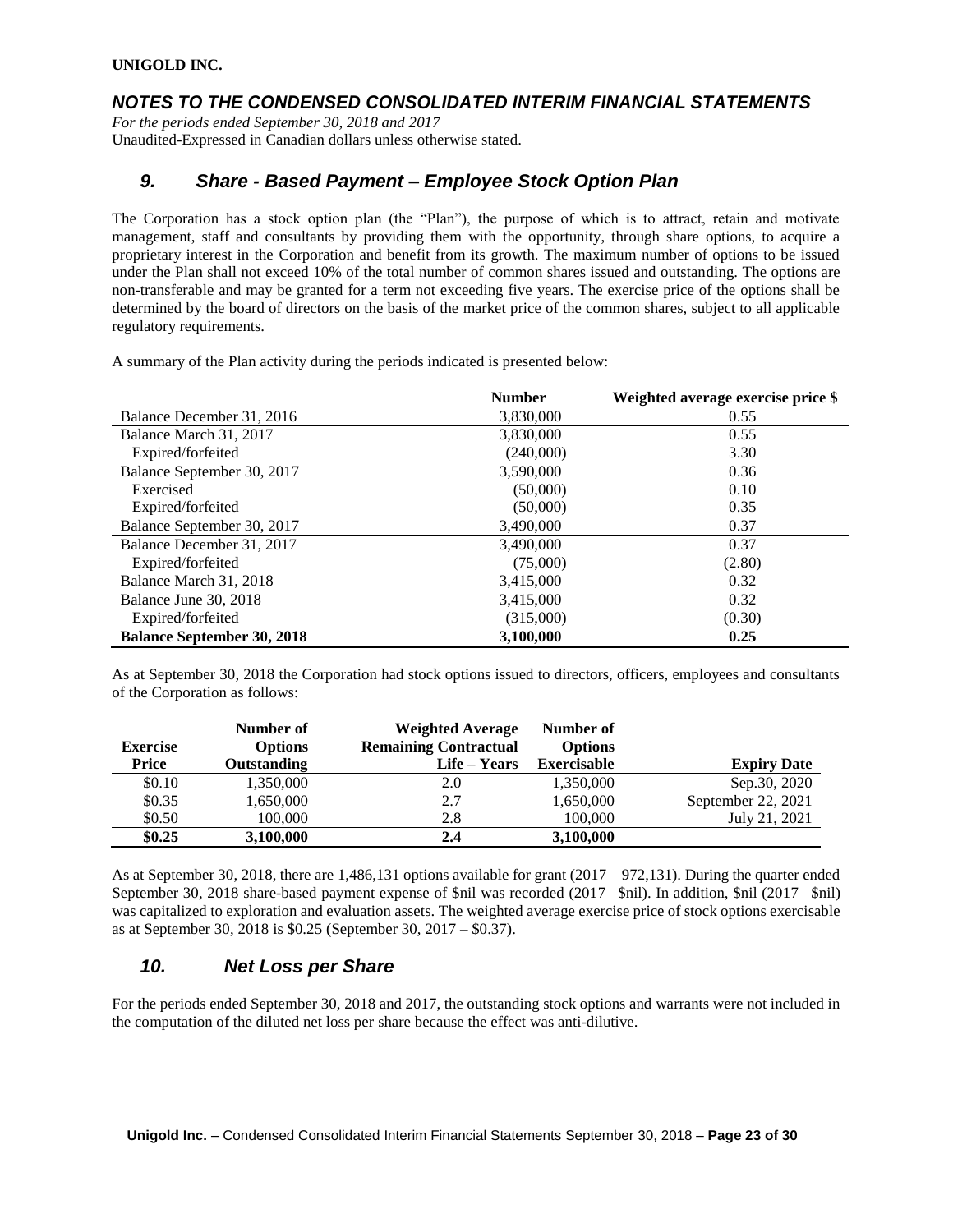## *NOTES TO THE CONDENSED CONSOLIDATED INTERIM FINANCIAL STATEMENTS*

*For the periods ended September 30, 2018 and 2017* Unaudited-Expressed in Canadian dollars unless otherwise stated.

|                                        | Three months ended September 30, |             | Nine months ended September 30, |               |
|----------------------------------------|----------------------------------|-------------|---------------------------------|---------------|
|                                        | 2018                             | 2017        | 2018                            | 2017          |
| Loss attributable to shareholders      | \$ (134,836)                     | \$(146,755) | \$ (358,707)                    | \$ (509, 518) |
| Weighted average number of shares      | 45,671,309                       | 45,641,961  | 45,671,309                      | 45,628,269    |
| Basic loss per share                   | \$ (0.00)                        | \$ (0.00)   | \$ (0.01)                       | \$ (0.01)     |
| Incremental shares on assumed exercise |                                  |             |                                 |               |
| of options and warrants                |                                  |             |                                 |               |
| Weighted average number of shares      | 45,671,309                       | 45,641,961  | 45,671,309                      | 45,628,269    |
| Diluted loss per share                 | \$ (0.00)                        | \$ (0.00)   | \$ (0.01)                       | \$ (0.01)     |

### *11. Compensation*

The compensation expense of the Corporation was as follows:

|                             | Three months ended September 30, |          | Nine months ended September 30, |           |
|-----------------------------|----------------------------------|----------|---------------------------------|-----------|
|                             | 2018                             | 2017     | 2018                            | 2017      |
| Salaries and non-wage costs | \$42,745                         | \$45.995 | \$129,678                       | \$164,774 |
| Directors' fees             | 35,000                           | 30,000   | 105,000                         | 90,000    |
|                             | \$77,745                         | \$75,995 | \$234,678                       | \$254,774 |

## *12. Related Party Transactions*

The Corporation's related parties as defined by IAS 24, *Related Party Disclosures*, include the Corporation's subsidiaries (*Note 1*), the Board of Directors, close family members and enterprises that are controlled by these individuals and key management as well as certain persons performing similar functions. The remuneration of directors and key management of the Corporation was as follows.

|                        | Three months ended September 30, Nine months ended September 30, |          |           |           |
|------------------------|------------------------------------------------------------------|----------|-----------|-----------|
|                        | 2018                                                             | 2017     | 2018      | 2017      |
| Aggregate compensation | \$86,156                                                         | \$58.875 | \$244,678 | \$285,170 |

Included in the accounts for the periods ended September 30, 2018 and 2017 are payments made to officers, directors and corporations under the control or significant influence of officers and directors of the Corporation as follows:

|                                                                                                                       | Three months ended September 30, |          | Nine months ended September 30, |           |
|-----------------------------------------------------------------------------------------------------------------------|----------------------------------|----------|---------------------------------|-----------|
|                                                                                                                       | 2018                             | 2017     | 2018                            | 2017      |
| Management services fees paid to<br>corporations controlled by or under<br>significant influence of an officer of the |                                  |          |                                 |           |
| Corporation                                                                                                           | \$11,063                         | \$15,025 | \$20,775                        | \$40,170  |
| Professional fees paid to officers                                                                                    | 40,000                           | 44,250   | 119,000                         | 155,000   |
|                                                                                                                       | \$51,063                         | \$59,275 | \$139,775                       | \$195,170 |

These transactions were in the normal course of operations. .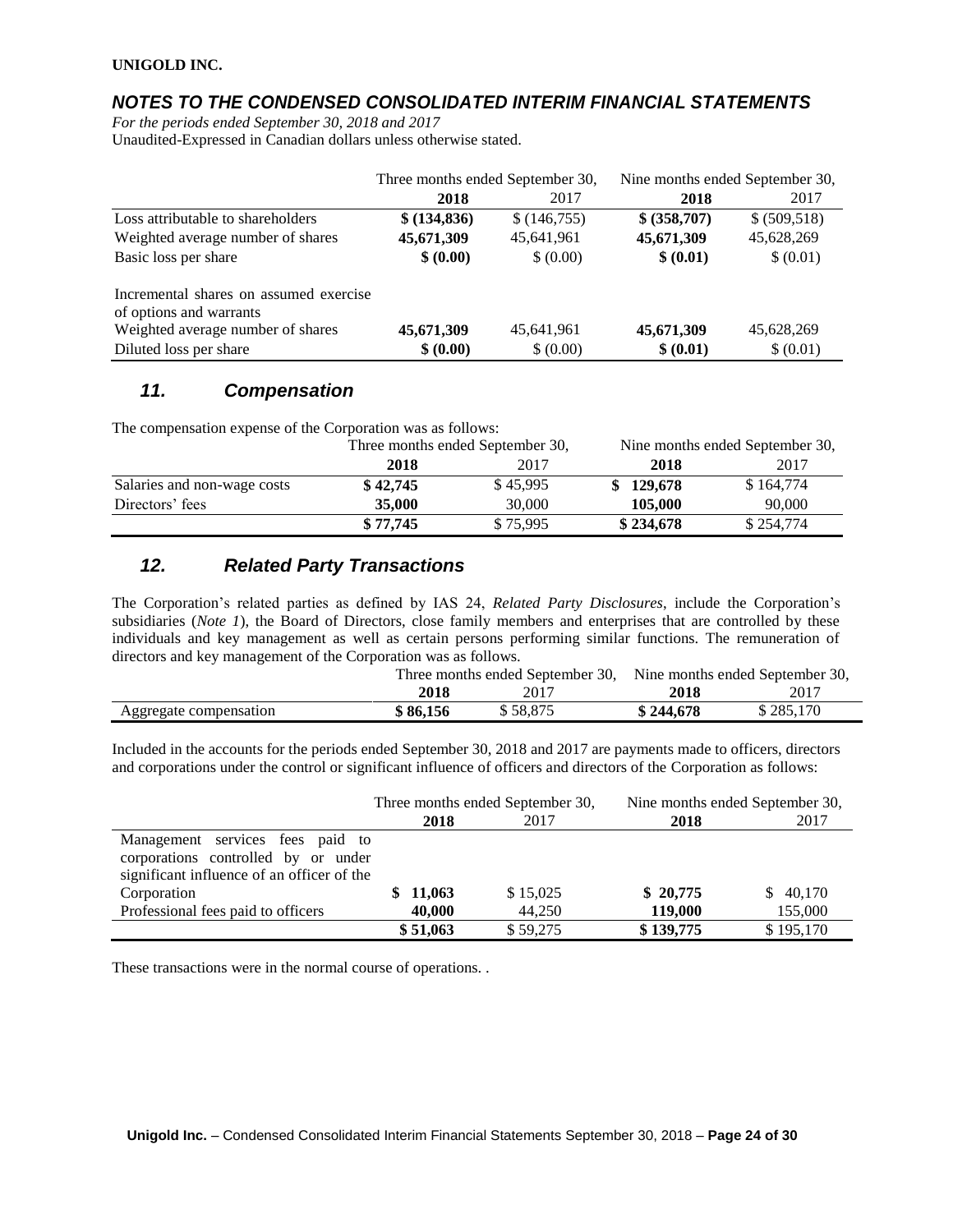### *NOTES TO THE CONDENSED CONSOLIDATED INTERIM FINANCIAL STATEMENTS*

*For the periods ended September 30, 2018 and 2017* Unaudited-Expressed in Canadian dollars unless otherwise stated.

### *13. Supplemental Information Pertaining to Cash Flows*

|                                                     | Nine months ended September 30, |        |          |  |
|-----------------------------------------------------|---------------------------------|--------|----------|--|
|                                                     |                                 | 2018   | 2017     |  |
| Income taxes paid                                   | \$                              |        |          |  |
| Change in accrued exploration and                   |                                 |        |          |  |
| evaluation assets                                   |                                 | 981    | (12,570) |  |
| Amortization included in exploration and            |                                 |        |          |  |
| evaluation assets ( <i>Note</i> 6, 7)               |                                 | 51,591 | 84.126   |  |
| Share-based payments charged to                     |                                 |        |          |  |
| exploration and evaluation assets ( <i>Note 7</i> ) |                                 |        |          |  |

### *14. Financial Risk Management*

The Corporation's risk exposures and the impact on the Corporation's financial instruments are summarized below. There have been no changes in the risks, objectives, policies and procedures from the previous period.

#### **(a) Credit risk**

Credit risk is the risk of loss associated with a counterparty's inability to fulfill its payment obligations. The Corporation's credit risk is primarily attributable to cash and other receivables.

Cash is held with a reputable Canadian financial institution, from which management believes the risk of loss to be minimal.

Financial instruments included in other receivables consist of sales tax due from the Federal Government of Canada. Other receivables are in good standing as of September 30, 2018. Management believes that the credit risk concentration with respect to financial instruments included in other receivables is minimal.

#### **(b) Liquidity risk**

The Corporation has in place a planning and budgeting process to help determine the funds required to support the Corporation's normal operating requirements on an ongoing basis and its capital, administrative, and exploration and evaluation expenditures. The Corporation ensures that there are sufficient funds to meet its short-term requirements, taking into account its anticipated cash flows from operations and its holdings of cash and cash equivalents.

As at September 30, 2018, the Corporation has working capital of \$776,304 (December 31, 2017 – \$1,477,172). As of September 30, 2018, the Corporation has a cash balance of \$766,574 (December 31, 2017– \$1,453,259 to settle current accounts payable and accrued liabilities of \$26,578 (December 31, 2017 – \$16,738). The Corporation's other current assets consist of other receivables of \$12,130 (December 31, 2017 – \$22,272) and other financial assets and prepaids of \$24,178 (December 31, 2017 – \$18,379).

See also *Note 2* – Going Concern.

#### **(c) Market risk**

At the present time, the Corporation does not hold any interest in a mining property that is in production. The Corporation's viability and potential success depends on its ability to develop, exploit, and generate revenue from the development of mineral deposits. Revenue, cash flow, and profits from any future mining operations in which the Corporation is involved will be influenced by precious and/or base metal prices and by the relationship of such prices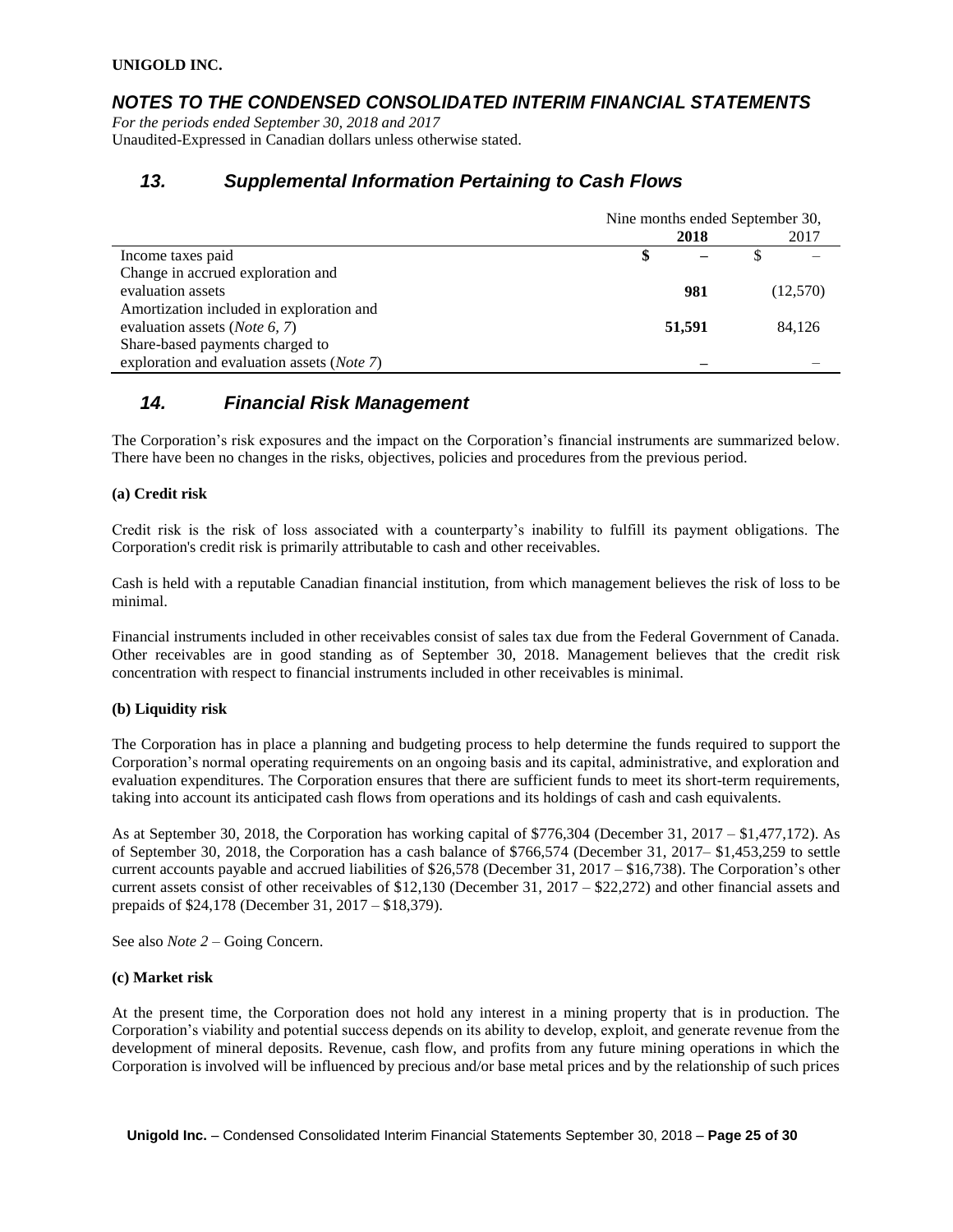### *NOTES TO THE CONDENSED CONSOLIDATED INTERIM FINANCIAL STATEMENTS*

*For the periods ended September 30, 2018 and 2017* Unaudited-Expressed in Canadian dollars unless otherwise stated.

to production costs. Such prices can fluctuate widely and are affected by numerous factors beyond the Corporation's control.

#### **(d) Foreign exchange risk**

The Corporation's financings are in Canadian dollars. Certain of the Corporation's transactions with its subsidiary, Unigold Dominicana, S.R.L. are incurred in foreign currencies and are therefore subject to gains or losses due to fluctuations in exchange rates. The Corporation is therefore subject to foreign exchange risk. As at September 30, 2018, the Corporation had cash balances of \$48,137 (December 31, 2017 – \$15,539) in United States dollars. U.S. \$ accounts payable as at September 30, 2018 were U.S. \$nil (December 31, 2017 – U.S. \$nil).

Sensitivity to a plus or minus 5% change in the foreign exchange rate would not have resulted in a significant fluctuation in the loss for the period ended September 30, 2018. The Corporation does not undertake currency hedging activities to mitigate its foreign currency risk.

#### **(e) Interest rate risk**

Interest rate risk is the risk that the fair value of future cash flows of a financial instrument will fluctuate because of changes in market interest rates. The Corporation's current policy is to earn interest on bank balances which approximate rates available from investment-grade short-term deposit certificates issued by its financial institutions. The Corporation periodically monitors the investments it makes and is satisfied with the creditworthiness of its financial institutions. As of September 30, 2018, interest rate risk is minimal since the Corporation has no interestbearing debt instruments.

A sensitivity analysis has determined that an interest rate fluctuation of 5% in interest rates would not have resulted in significant fluctuation in the interest income during the period ended September 30, 2018.

#### **(f) Fair value of financial assets and liabilities**

Fair value estimates are made at the statement of financial position date based on relevant market information and information about the financial instrument. These estimates are subjective in nature and involve uncertainties in significant matters of judgment and therefore cannot be determined with precision. Changes in assumptions could significantly affect these estimates.

The book values of cash, other receivables, other financial assets, and accounts payable and accrued liabilities, approximate their respective fair values due to the short-term nature of these instruments.

The following is a summary of the Corporation's financial instruments:

| As at                                    | <b>September 30, 2018</b> |           |             | December 31, 2017 |
|------------------------------------------|---------------------------|-----------|-------------|-------------------|
|                                          | Carrying                  | Fair      | Carrying    | Fair              |
|                                          | Amount                    | Value     | Amount      | Value             |
|                                          |                           |           |             |                   |
| Cash                                     | \$766,574                 | \$766,574 | \$1,453,259 | \$1,453,259       |
| Other receivables                        | 12,130                    | 12,130    | 22,272      | 22,272            |
| Accounts payable and accrued liabilities | 26,578                    | 26,578    | 16,738      | 16,738            |

### *15. Capital Risk Management*

The Corporation considers its capital structure to consist of equity attributable to shareholders of the Corporation which at September 30, 2018 was  $$41,318,415$  (December 31, 2017 –  $$41,811,958$ ). The Corporation manages its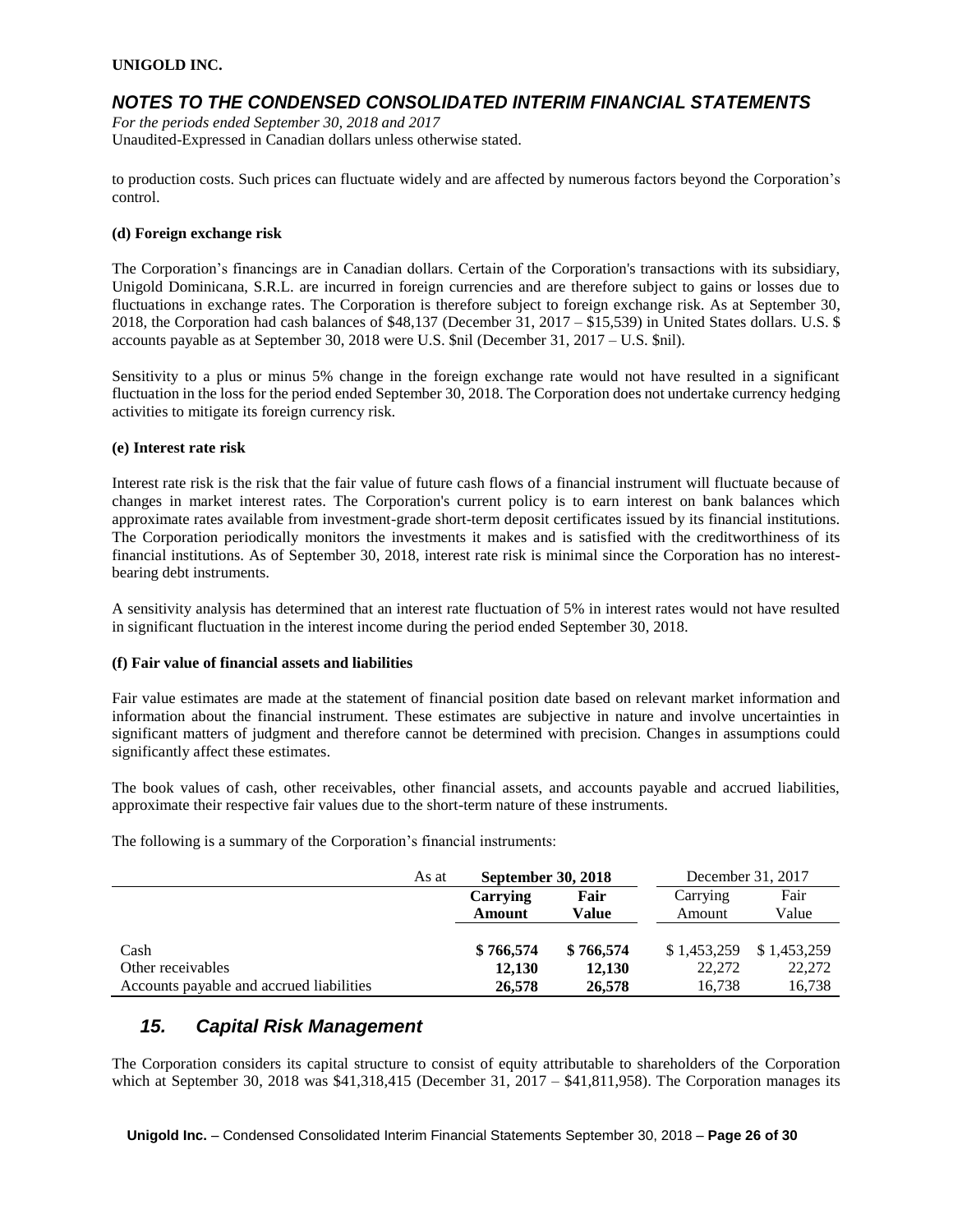## *NOTES TO THE CONDENSED CONSOLIDATED INTERIM FINANCIAL STATEMENTS*

*For the periods ended September 30, 2018 and 2017* Unaudited-Expressed in Canadian dollars unless otherwise stated.

capital structure and makes adjustments to it, in order to have the funds available to support its exploration and operations activities.

The Corporation's objective when managing capital is to safeguard the Corporation's ability to continue as a going concern in order to pursue the exploration of its exploration properties and maximize shareholder returns. The Corporation satisfies its capital requirements through careful management of its cash resources and by utilizing its existing credit facility or equity issues, as necessary, based on the prevalent economic conditions of both the industry and the capital markets and the underlying risk characteristics of the related assets. Management reviews its capital management approach on an ongoing basis. The Corporation and its subsidiaries are not subject to externally imposed capital requirements.

### *16. Commitments and Contingencies*

#### **(a) Legal proceedings**

The Corporation and its entities are party to certain legal proceedings arising in the ordinary course of business. In the opinion of management, there are no current legal proceedings or other claims outstanding, which, on final disposition, could have a material adverse effect on the financial position of the Corporation.

#### **(b) Environmental matters**

The Corporation has operated in the mineral exploration industry in the Dominican Republic for many years. The enforcement of environmental regulation in the Dominican Republic is evolving and the enforcement posture of government authorities is continually being reconsidered. The Corporation periodically evaluates its obligations under environmental regulations.

The Corporation's exploration activities are subject to various federal, provincial and international laws and regulations governing the protection of the environment. These laws and regulations are continually changing and generally becoming more restrictive. The Corporation conducts its operations so as to protect public health and the environment and believes its operations are materially in compliance with all applicable laws and regulations. The Corporation has made, and expects to make in the future, expenditures to comply with such laws and regulations.

#### **(c) Guarantees**

The Corporation has no guarantees outstanding.

#### **(d) Contingencies**

The Corporation is a party to certain employment contracts. These contracts contain clauses requiring that \$nil be paid on termination resulting from a change of control of the Corporation, \$14,000 be paid on termination for other than cause. The Dominican Republic has laws requiring payments of approximately \$100,000 if those employees are terminated. As the likelihood of these events taking place is not determinable, the contingent payments have not been reflected in these consolidated financial statements.

#### **(e) Operating contractual obligations**

Minimum contractual payments over the next five years are estimated as follows:

| Year            | л.<br>Total | 2018                      | 2019                     | 2020 | 2021 | 2022 |
|-----------------|-------------|---------------------------|--------------------------|------|------|------|
| Office lease    | 3.000       | .000                      | $\overline{\phantom{a}}$ | –    | -    |      |
| <b>Services</b> | 89,000      | 89,000                    | $-$                      | —    | –    |      |
|                 | \$92,000    | 92,000<br>$\sqrt{2}$<br>◡ | $\overline{\phantom{a}}$ | –    | -    |      |

The Corporation has entered into a lease for office premises. The lease has a life of three months (December 31, 2017 – one year) with renewal terms at the option of the lessee at lease payments based on market prices at the time of renewal. There are no restrictions placed upon the lessee by entering into these leases. Payments recognized as an expense were as follows: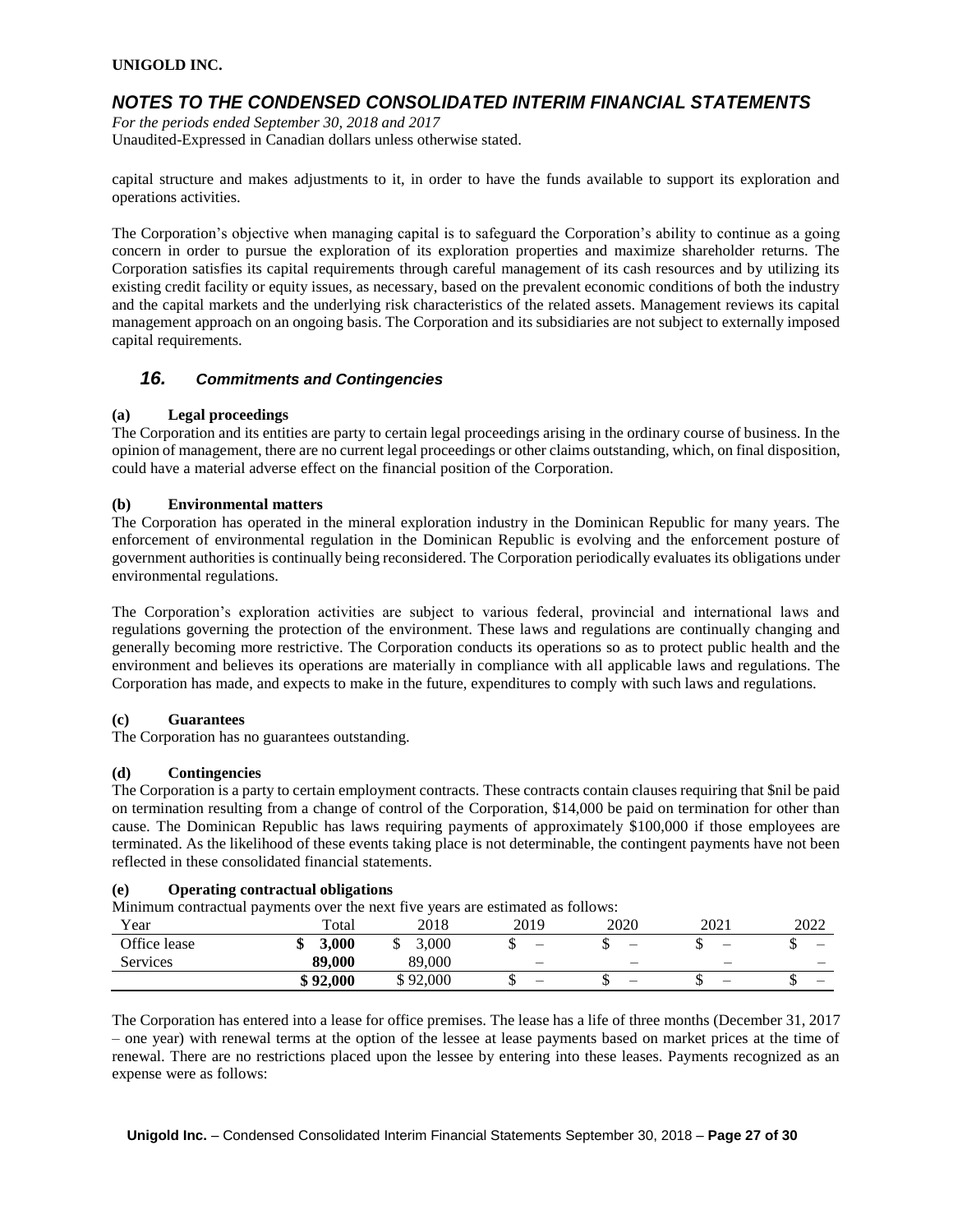## *NOTES TO THE CONDENSED CONSOLIDATED INTERIM FINANCIAL STATEMENTS*

*For the periods ended September 30, 2018 and 2017* Unaudited-Expressed in Canadian dollars unless otherwise stated.

| Period ended September 30,                   |       | 2018                      | 2017              |
|----------------------------------------------|-------|---------------------------|-------------------|
| Lease payments                               |       | \$4,700                   | \$4,700           |
| Non-cancellable operating lease commitments: | As at | <b>September 30, 2018</b> | December 31, 2017 |
| Within one year                              |       | \$1,000                   | \$9,000           |
| After one year but not more than five years  |       |                           |                   |
| More than five years                         |       |                           |                   |

#### **(f) 2015 Private Placement**

In connection with the 2015 private placement, an investment agreement was signed which gives Osisko Gold Royalties Ltd. ("Osisko") the following rights:

(i) Participation Right: As long as Osisko holds Unigold shares equal to at least 10% of the issued and outstanding Unigold shares on a non-diluted basis, Osisko will have the right to participate in future equity financings by Unigold on a pro rata basis to its non-diluted shareholding at the applicable time.

(ii) Nomination Right: As long as Osisko holds Unigold shares equal to at least 10% of the issued and outstanding Unigold Shares on a non-diluted basis, Osisko will be entitled to nominate the greater of: (a) two (2) nominees, and (b) the number of nominees obtained by multiplying Osisko's percentage ownership of Unigold Shares (on a nondiluted basis) by the number of directors Unigold's management slate of nominees proposed to the Board (fractional numbers being rounded down to the nearest whole number) at any meeting of shareholders of Unigold.

(iii) Royalty Option: Osisko will be granted an option to purchase a 2% net smelter return ("NSR") royalty on Unigold's Neita property for a consideration of \$2,000,000, exercisable 90 days following the delivery of a feasibility study. Once exercised, Unigold will have the right to repurchase a 1% NSR (being 50% of the 2% NSR held by Osisko) for \$1,000,000 until 90 days following the achievement of commercial production.

(iv) Royalty/Stream Right: As long as Osisko holds Unigold shares equal to at least 10% of the issued and outstanding Unigold shares on a non-diluted basis, Osisko will have the right of first refusal over any royalty, stream, forward, off-take, gold loan or other agreement involving the sale of a similar interest in products from properties of Unigold that Unigold proposes to enter into from time to time. In the event that Osisko does not exercise its right of first refusal, Unigold may thereafter offer such right to a third party on terms no more favourable to such third party than those offered to Osisko.

### *17. Segmented Information*

The Corporation's only activity is mineral exploration and evaluation. All of the Corporation's land, vehicles, field equipment, and camp and buildings (see *Note 6*) are physically located in the Dominican Republic. All of the Corporation's exploration and evaluation activities referred to in *Note 7* relate to properties in the Dominican Republic.

|                      | As at and for the period ended September 30, 2018 |                 |              |  |  |
|----------------------|---------------------------------------------------|-----------------|--------------|--|--|
|                      | Dominican                                         |                 |              |  |  |
|                      | Canada                                            | <b>Republic</b> | <b>Total</b> |  |  |
| Assets               | \$718,930                                         | \$40,628,894    | \$41,347,824 |  |  |
| Liabilities          | 21,609                                            | 4,969           | 26,578       |  |  |
| Amortization expense |                                                   |                 |              |  |  |
| Investment income    | (87)                                              | 16              | (71)         |  |  |
| Financing expense    |                                                   |                 |              |  |  |
| Other expenses       | (396, 362)                                        | (97, 252)       | (493, 471)   |  |  |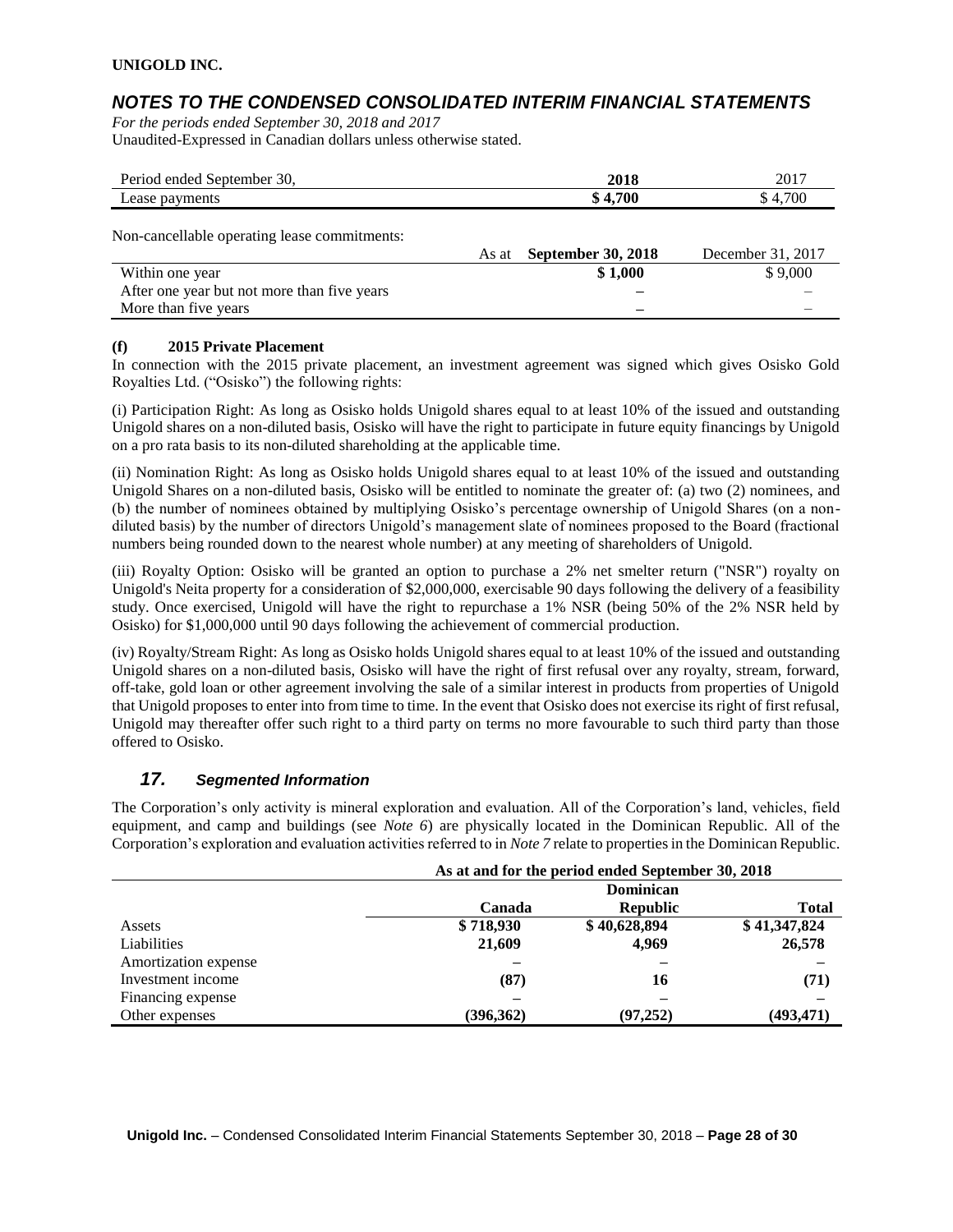# *NOTES TO THE CONDENSED CONSOLIDATED INTERIM FINANCIAL STATEMENTS*

*For the periods ended September 30, 2018 and 2017* Unaudited-Expressed in Canadian dollars unless otherwise stated.

|                      | As at and for the year ended December 31, 2017 |              |              |  |  |  |
|----------------------|------------------------------------------------|--------------|--------------|--|--|--|
|                      | Dominican                                      |              |              |  |  |  |
|                      | Canada                                         | Republic     | Total        |  |  |  |
| Assets               | \$1,415,607                                    | \$40,415,920 | \$41,831,527 |  |  |  |
| Liabilities          | 12,700                                         | 4,038        | 16,738       |  |  |  |
| Amortization expense | (744)                                          |              | (744)        |  |  |  |
| Investment income    | 20.981                                         | 45           | 21,026       |  |  |  |
| Financing expense    |                                                |              |              |  |  |  |
| Other expenses       | (613,942)                                      | (13,896)     | (627,838)    |  |  |  |